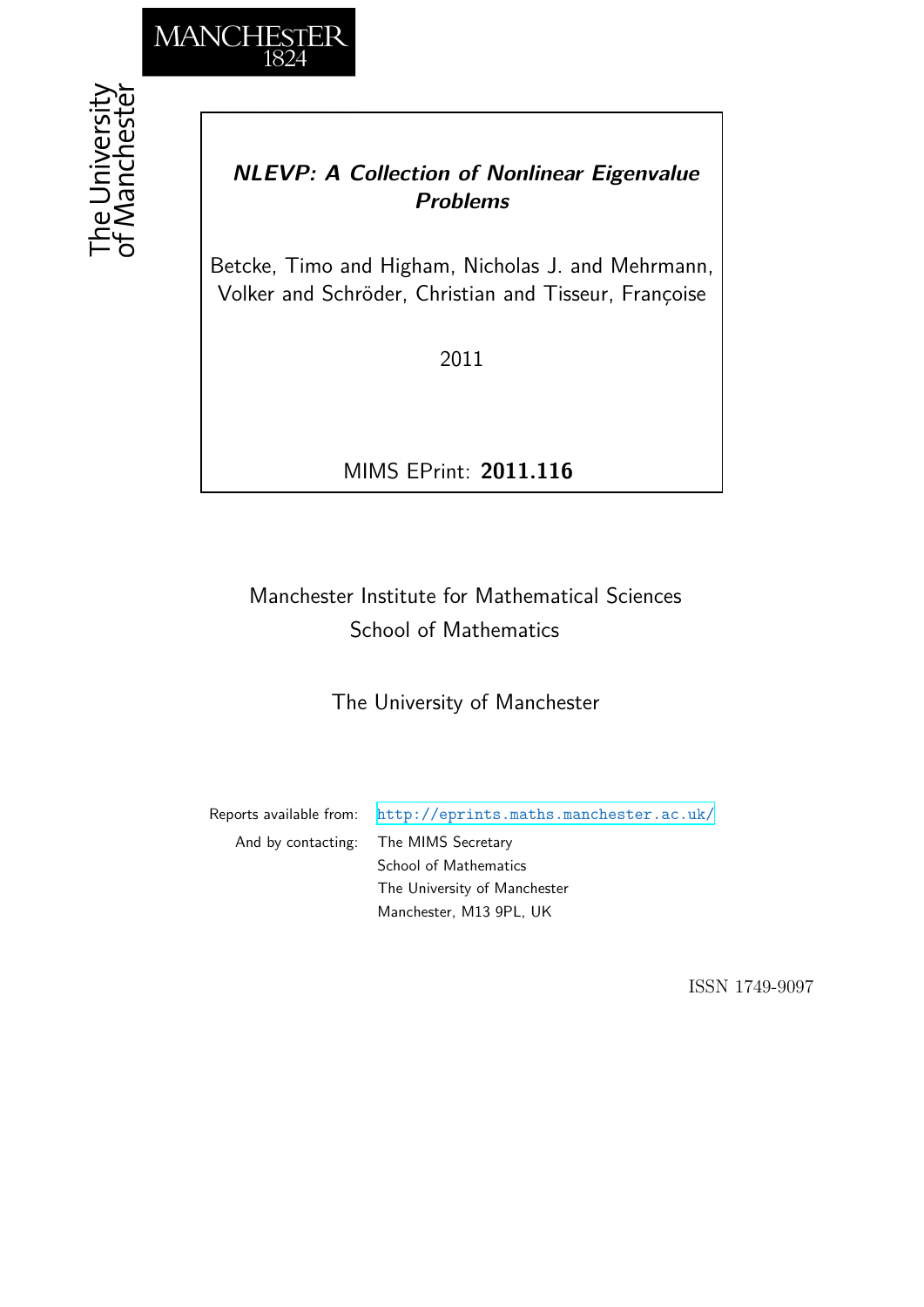### **NLEVP: A Collection of Nonlinear Eigenvalue Problems**

TIMO BETCKE, University College London NICHOLAS J. HIGHAM, The University of Manchester VOLKER MEHRMANN, Technische Universitat Berlin, Germany ¨ CHRISTIAN SCHRÖDER, Technische Universität Berlin, Germany FRANÇOISE TISSEUR, The University of Manchester

We present a collection of 52 nonlinear eigenvalue problems in the form of a MATLAB toolbox. The collection contains problems from models of real-life applications as well as ones constructed specifically to have particular properties. A classification is given of polynomial eigenvalue problems according to their structural properties. Identifiers based on these and other properties can be used to extract particular types of problems from the collection. A brief description of each problem is given. NLEVP serves both to illustrate the tremendous variety of applications of nonlinear eigenvalue problems and to provide representative problems for testing, tuning, and benchmarking of algorithms and codes.

Categories and Subject Descriptors: G.4 [**Mathematical Software**]: Algorithm design and analysis; G.1.3 [**Numerical Linear Algebra**]: Eigenvalues and eigenvectors (direct and iterative methods)

#### General Terms: Algorithms, Performance

Additional Key Words and Phrases: test problem, benchmark, nonlinear eigenvalue problem, rational eigenvalue problem, polynomial eigenvalue problem, quadratic eigenvalue problem, even, odd, gyroscopic, symmetric, Hermitian, elliptic, hyperbolic, overdamped, palindromic, proportionally-damped, MATLAB, Octave

#### **1. INTRODUCTION**

In many areas of scientific computing collections of problems are available that play an important role in developing algorithms and in testing and benchmarking software. Among the uses of such collections are

- tuning an algorithm to optimize its performance across a wide and representative range of problems;
- testing the correctness of a code against some measure of success, where the latter is typically an error or residual whose nature is suggested by the underlying problem;
- measuring the performance of a code—for example, speed, execution rate, or again an error or residual;
- measuring the robustness of a code, that is, the behaviour in extreme situations, such as for very badly scaled and/or ill conditioned data;
- comparing two or more codes with respect to the factors above.

Version of December 22, 2011.

The work of Betcke was supported by Engineering and Physical Sciences Research Council Grant EP/H004009/1. This work of Higham and Tisseur was supported by Engineering and Physical Sciences Research Council grant EP/D079403/1. The work of Higham was also supported by a Royal Society-Wolfson Research Merit Award and Engineering and Physical Sciences Research Council grant EP/E050441/1 (CI-CADA: Centre for Interdisciplinary Computational and Dynamical Analysis). The work of Tisseur was also supported by a Leverhulme Research Fellowship and Engineering and Physical Sciences Research Council grant EP/I005293/1. The work of Mehrmann and Schröder was supported by Deutsche Forschungsgemeinschaft through MATHEON, the DFG Research Center *Mathematics for key technologies* in Berlin.

Author's addresses: Timo Betcke, Department of Mathematics, University College London, WC1E 6BT, UK, email: t.betcke@ucl.ac.uk. Nicholas J. Higham and Françoise Tisseur, School of Mathematics, The University of Manchester, Manchester, M13 9PL, UK, email: {higham,ftisseur}@ma.man.ac.uk. Volker Mehrmann and Christian Schröder, Institut für Mathematik, MA 4-5, Technische Universität Berlin, Germany, email: {mehrmann,schroed}@math.tu-berlin.de.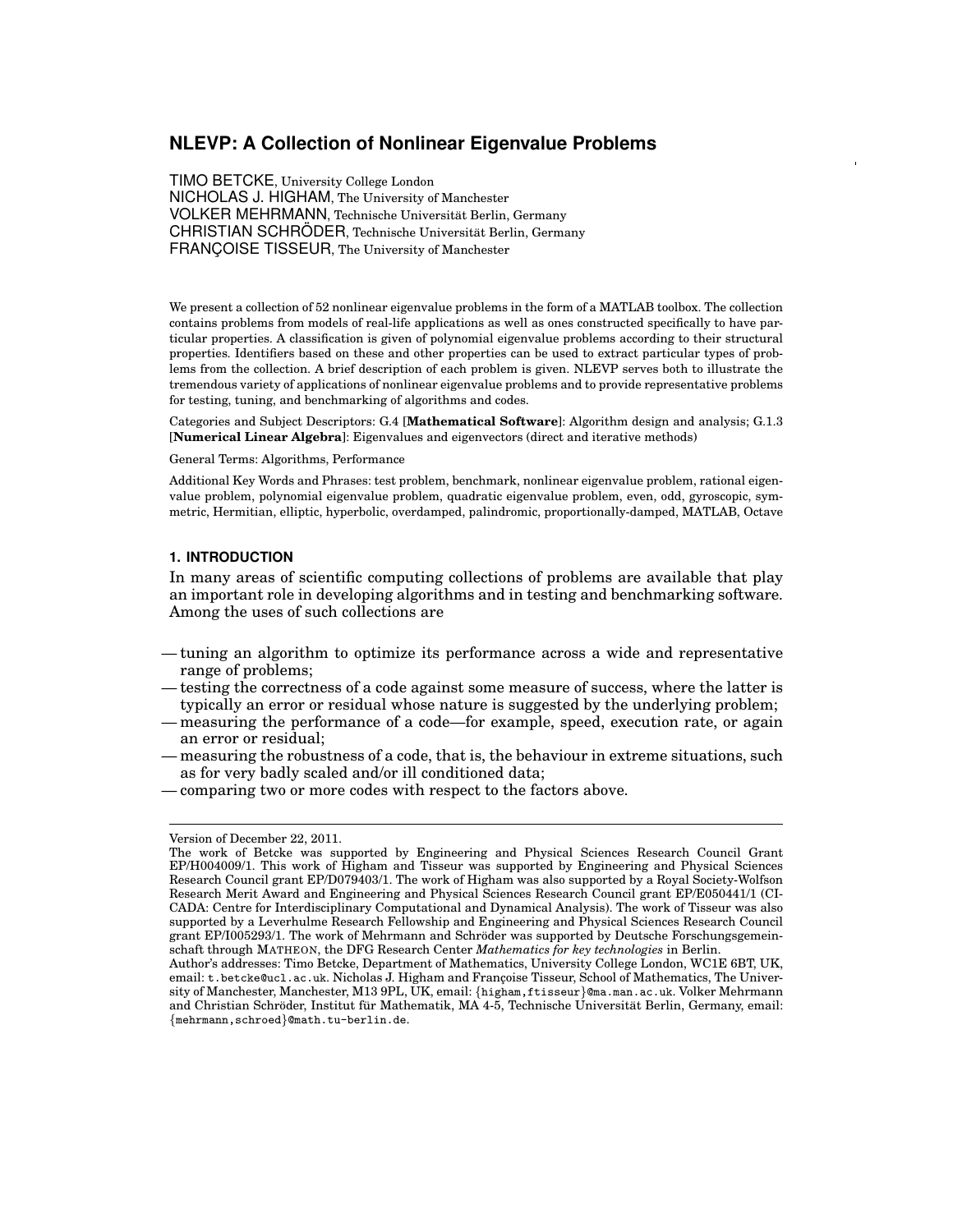A collection ideally combines problems artificially constructed to reflect a wide range of possible properties with problems representative of real applications. Problems for which something is known about the solution are always particularly attractive.

The practice of reproducible research, whereby research is published in such a way that the underlying numerical (and other) experiments can be repeated by others, is of growing interest and visibility [Donoho et al. 2009], [LeVeque 2009], [Mesirov 2010]. Reproducible research is aided by the availability of well documented and maintained benchmark collections.

Two areas that have historically been well endowed with collections of problems implemented in software are linear algebra and optimization. In linear algebra an early collection is ACM Algorithm 694 [Higham 1991], which contains parametrized, mainly dense, test matrices, most of which were later incorporated into the MATLAB gallery function. The University of Florida Sparse Matrix Collection is a regularly updated collection of sparse matrices [Davis], [Davis and Hu 2011], with over 2200 matrices from practical applications. It includes all the matrices from the earlier Matrix Market repository (although not the matrix generators) [Matrix Market], the Harwell–Boeing collection [Duff et al. 1989] of sparse matrices, and the NEP collection [Bai et al. 1997] of standard and generalized eigenvalue problems. The CONTEST toolbox [Taylor and Higham 2009] produces adjacency matrices describing random networks. In optimization we mention just the collections in the widely used Cute and Cuter testing environments [Bongartz et al. 1995], [Gould et al. 2003], though various other, sometimes more specialized, collections are available.

The growing interest in nonlinear eigenvalue problems has created the need for a collection of problems in this area. The standard form of a nonlinear eigenvalue problem is  $F(\lambda)x = 0$ , where  $F : \mathbb{C} \to \mathbb{C}^{m \times n}$  is a given matrix-valued function and  $\lambda \in \mathbb{C}$ and the nonzero vector  $x \in \mathbb{C}^n$  are the sought eigenvalue and eigenvector, respectively. Rational and polynomial functions are of particular interest, the most practically important case being the quadratic  $Q(\lambda) = \lambda^2 A + \lambda B + C$ , which corresponds to the quadratic eigenvalue problem. For recent surveys on nonlinear eigenproblems see [Mehrmann and Voss 2004] and [Tisseur and Meerbergen 2001]. Associated with an  $n \times n$  matrix quadratic  $Q(\lambda)$  are the matrix equations  $X^2A + XB + C = 0$  and  $AX^{2} + BX + C = 0$ , where the unknown  $X \in \mathbb{C}^{n \times n}$  is called a solvent [Dennis et al. 1976], [Gohberg et al. 2009] [Higham and Kim 2000]. Thus a matrix polynomial  $P(\lambda)$ defines both an eigenvalue problem and two matrix equations.

We have built a collection of nonlinear eigenvalue problems from a variety of sources. Some are from models of real-life applications, while others have been constructed specifically to have particular properties. Many of the matrices have been used in previous papers to test numerical algorithms. In order to provide focus and keep the collection to a manageable size we have chosen to exclude linear problems from the collection. The problems range from the old, such as the wing problem from the classic 1938 book of Frazer, Duncan, and Collar [Frazer et al. 1938], to the very recent, notably several problems from research in 3D vision that are not yet well known in the numerical analysis community.

Nonlinear eigenvalue problems are often highly structured and it is important to take account of the structure both in developing the theory and in designing numerical methods. We therefore provide a thorough classification of our problems that records the most relevant structural properties.

We have chosen to implement the collection in MATLAB, as a toolbox, recognizing that it is straightforward to convert the matrices into a format that can be read by other languages by using either the built-in MATLAB I/O functions or those provided in Matrix Market. Care has been taken to make the toolbox compatible with GNU Octave [GNU Octave]. A criterion for inclusion of problems is that the underlying MAT-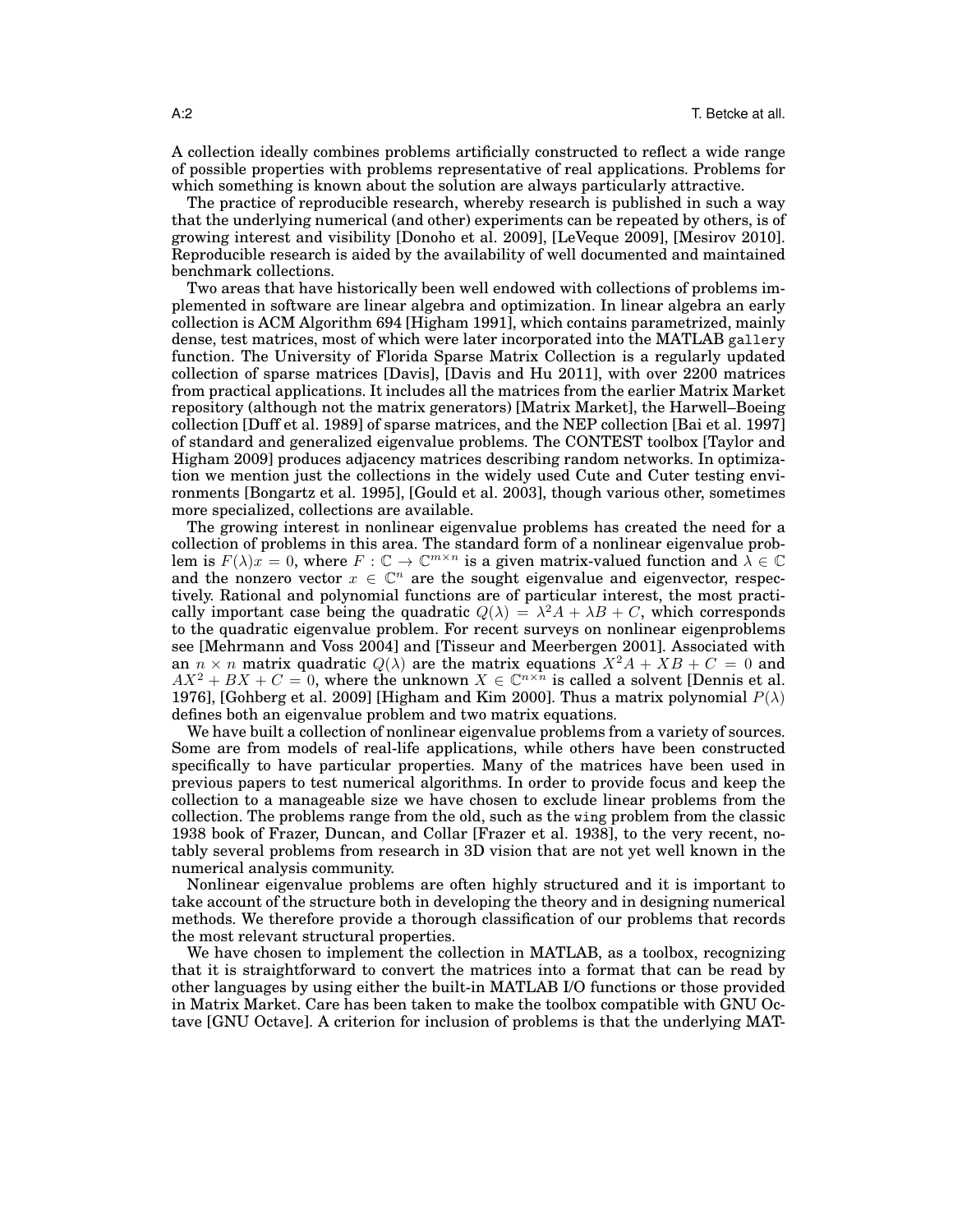NLEVP: A Collection of Nonlinear Eigenvalue Problems **A:3** A:3

LAB code and data files are not too large, since we want to provide the toolbox as a single file that can be downloaded in a reasonable time.

The NLEVP toolbox is available, as both a zip file and a tar file, from

http://www.mims.manchester.ac.uk/research/numerical-analysis/nlevp.html

For details of how to install and use the toolbox see [Betcke et al. 2011].

In Section 2 we explain how we classify the problems through identifiers that can be used to extract specific types of problem from the collection. The main features of the problems are described in Section 3, while Section 4 describes the design of the toolbox. Conclusions are given in Section 5.

#### **2. IDENTIFIERS**

We give in Table I a list of identifiers for the types of problems available in the collection and in Table II a list of identifiers that specify the properties of problems in the collection. These properties can be used to extract specialized subsets of the collection for use in numerical experiments. All the identifiers are case insensitive. In the next two subsections we briefly recall some relevant definitions and properties of nonlinear eigenproblems.

#### **2.1. Nonlinear Eigenproblems**

The **polynomial eigenvalue problem** (PEP) is to find scalars  $\lambda$  and nonzero vectors x and y satisfying  $\overline{P(\lambda)}x = 0$  and  $y^*P(\lambda) = 0$ , where

$$
P(\lambda) = \sum_{i=0}^{k} \lambda^{i} A_{i}, \qquad A_{i} \in \mathbb{C}^{m \times n}, \quad A_{k} \neq 0
$$
 (1)

is an  $m \times n$  matrix polynomial of degree k. Here, x and y are right and left eigenvectors corresponding to the eigenvalue  $\lambda$ . The **reversal** of the matrix polynomial (1) is defined by

$$
rev(P(\lambda)) = \lambda^k P(1/\lambda) = \sum_{i=0}^k \lambda^{k-i} A_i.
$$

A PEP is said to have an eigenvalue  $\infty$  if zero is an eigenvalue of  $rev(P(\lambda))$ .

A **quadratic eigenvalue problem** (QEP) is a PEP of degree  $k = 2$ . For a survey of QEPs see [Tisseur and Meerbergen 2001]. Polynomial and quadratic eigenproblems are identified by pep and qep, respectively, in the collection (see Table I), and any problem of type qep is automatically also of type pep.

The matrix function  $R(\lambda) \in \mathbb{C}^{m \times n}$  whose elements are rational functions

$$
r_{ij}(\lambda) = \frac{p_{ij}(\lambda)}{q_{ij}(\lambda)}, \qquad 1 \le i \le m, \quad 1 \le j \le n,
$$

where  $p_{ij}(\lambda)$  and  $q_{ij}(\lambda)$  are scalar polynomials of the same variable and  $q_{ij}(\lambda) \neq 0$ , defines a **rational eigenvalue problem** (REP)  $R(\lambda)x = 0$  [Kublanovskaya 1999]. Unlike for PEPs there is no standard format for specifying REPs. For the collection we use the form

$$
R(\lambda) = P(\lambda)Q(\lambda)^{-1},
$$

where  $P(\lambda)$  and  $Q(\lambda)$  are matrix polynomials, or the less general form (often encountered in practice)

$$
R(\lambda) = A + \lambda B + \sum_{i=1}^{k-1} \frac{\lambda}{\sigma_i - \lambda} C_i,
$$
\n(2)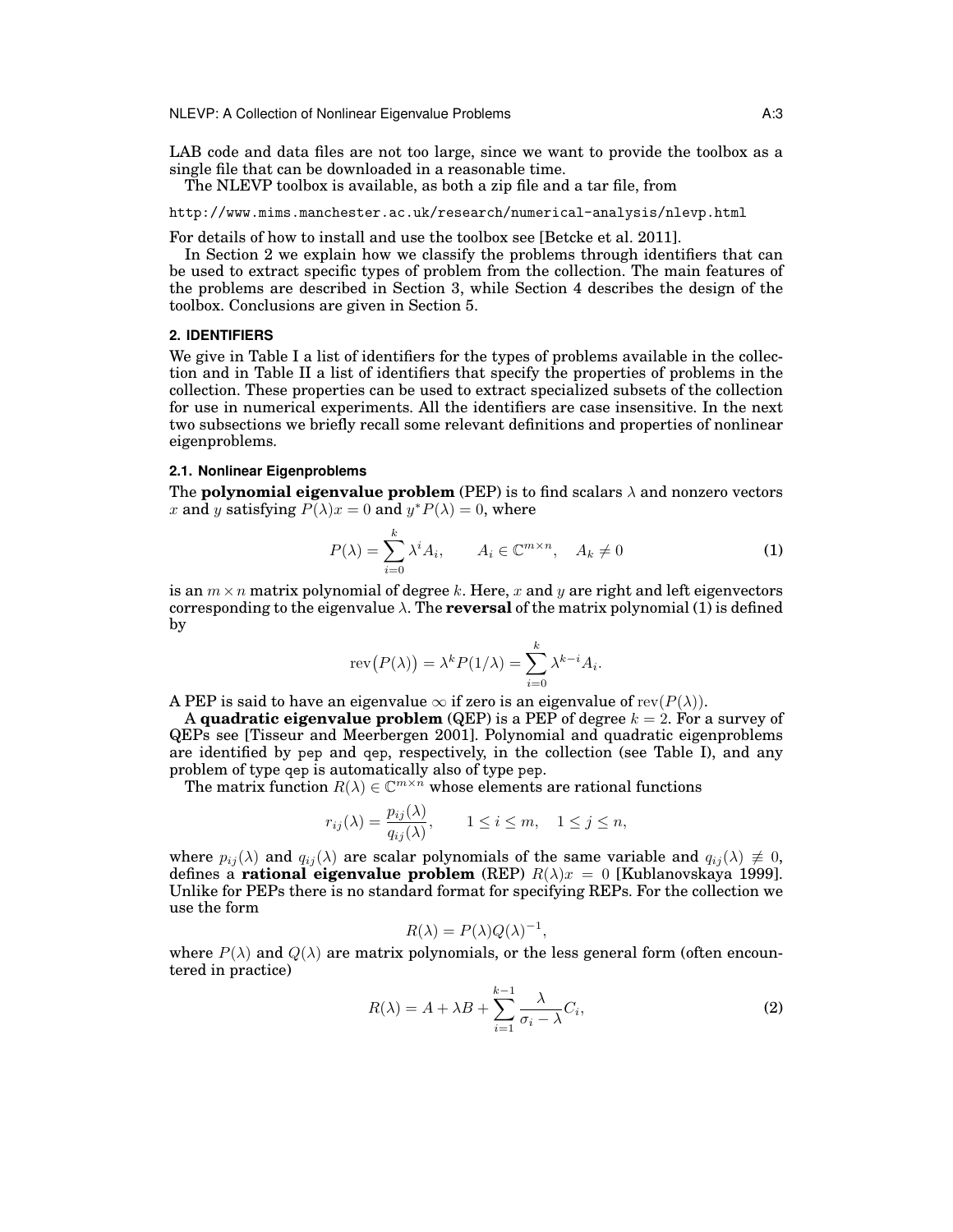| ושווט וו וויטשוט טווי שמשוועש שווטשטו ו וויס<br>their identifiers. |                                    |  |  |  |
|--------------------------------------------------------------------|------------------------------------|--|--|--|
| qep                                                                | quadratic eigenvalue problem       |  |  |  |
| pep                                                                | polynomial eigenvalue problem      |  |  |  |
| rep                                                                | rational eigenvalue problem        |  |  |  |
| nep                                                                | other nonlinear eigenvalue problem |  |  |  |

Table I. Problems available in the collection and

Table II. List of identifiers for the problem properties.

| nonregular          | symmetric          | hyperbolic            |
|---------------------|--------------------|-----------------------|
| real                | hermitian          | elliptic              |
| nonsquare           | $T$ -even          | overdamped            |
| sparse              | *-even             | proportionally-damped |
| scalable            | hho-T              | gyroscopic            |
| parameter-dependent | *-odd              |                       |
| solution            | T-palindromic      |                       |
| random              | *-palindromic      |                       |
|                     | T-anti-palindromic |                       |
|                     | *-anti-palindromic |                       |

where A, B, and the  $C_i$  are  $m \times n$  matrices, and the  $\sigma_i$  are the poles. Which form is used is specified in the help for the M-file defining the problem. Rational eigenproblems are identified by rep in the collection.

As mentioned in the introduction, PEPs and REPs are special cases of **nonlinear eigenvalue problems** (NEPs)  $F(\lambda)x = 0$ , where  $F : \mathbb{C} \to \mathbb{C}^{m \times n}$ . A convenient general form for expressing an NEP is

$$
F(\lambda) = \sum_{i=0}^{k} f_i(\lambda) A_i,
$$
\n(3)

where the  $f_i: \mathbb{C} \to \mathbb{C}$  are nonlinear functions and  $A_i \in \mathbb{C}^{m \times n}$ . Any problem that is not polynomial, quadratic, or rational is identified by nep in the collection (see Table I).

#### **2.2. Some Definitions and Properties**

Nonlinear eigenproblems are said to be **regular** if  $m = n$  and  $\det(F(\lambda)) \neq 0$ , and **nonregular** otherwise. Recall that a regular PEP possesses  $nk$  (not necessarily distinct) eigenvalues [Gohberg et al. 2009], including infinite eigenvalues. As the majority of problems in the collection are regular we identify only nonregular problems, for which the identifier is nonregular.

The identifiers real, hermitian, and symmetric are defined in Table III. For PEPs, the real identifier corresponds to  $P$  having real coefficient matrices, while hermitian corresponds to Hermitian (but not all real) coefficient matrices. Similarly, symmetric indicates (complex) symmetric coefficient matrices, and the real identifier is added if the coefficient matrices are real symmetric. For problems that are parameterdependent the identifiers real and hermitian are used if the problem is real or Hermitian for real values of the parameter.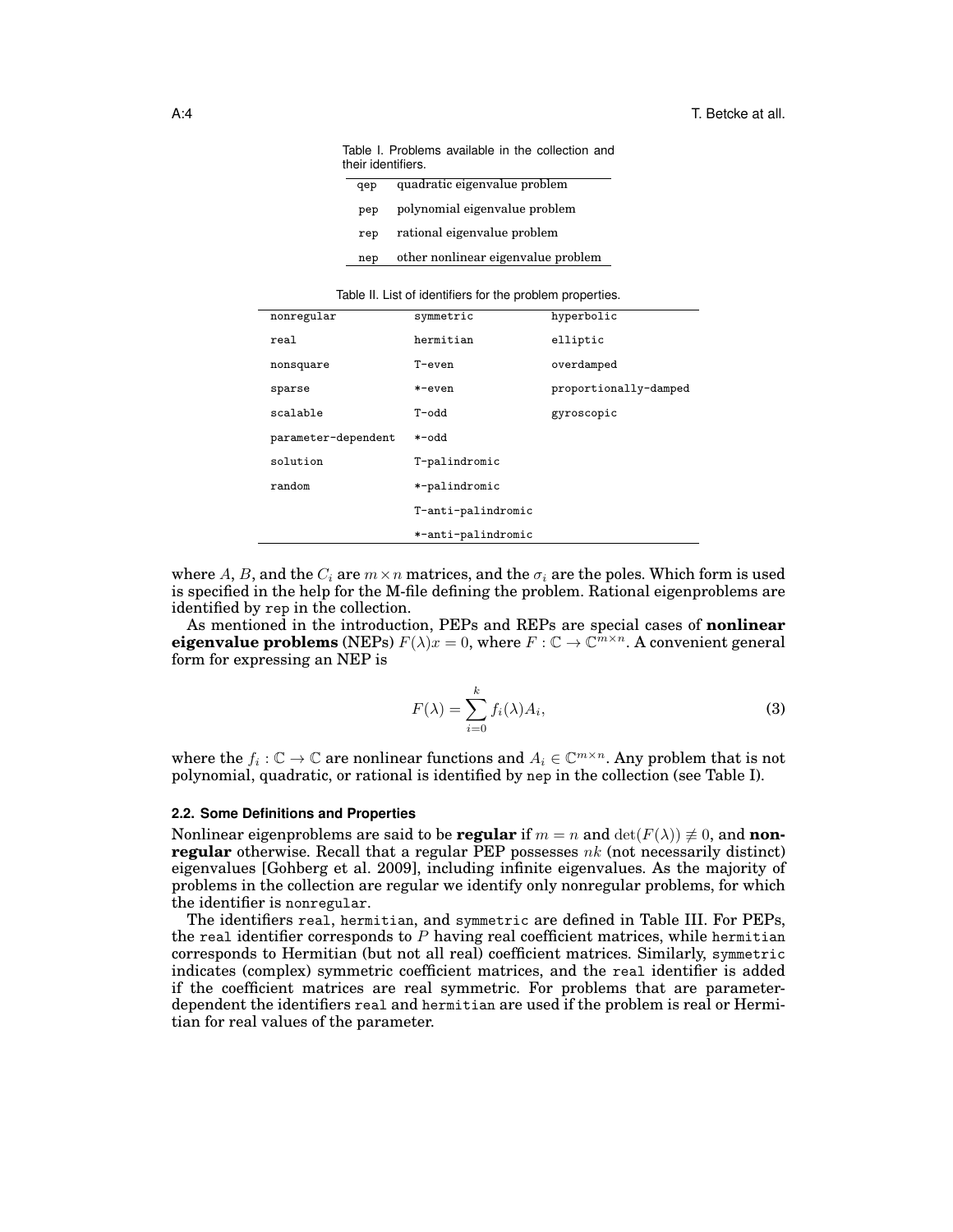Table III. Some identifiers and the corresponding spectral properties. For parameterdependent problems, the problem is classified as real or hermitian if it is so for real values of the parameter.

| Identifier | Property of $F(\lambda) \in \mathbb{C}^{m \times n}$ | Spectral properties                                          |
|------------|------------------------------------------------------|--------------------------------------------------------------|
| real       | $F(\overline{\lambda})=F(\overline{\lambda})$        | eigenvalues real or come in pairs $(\lambda, \bar{\lambda})$ |
| symmetric  | $m = n, (F(\lambda))^{T} = F(\lambda)$               | none unless $F$ is real                                      |
| hermitian  | $m = n$ , $(F(\lambda))^* = F(\overline{\lambda})$   | eigenvalues real or come in pairs $(\lambda, \bar{\lambda})$ |

Table IV. Some identifiers and the corresponding spectral symmetry properties.

| Identifier         | Property of $P(\lambda)$                 | Eigenvalue pairing                |
|--------------------|------------------------------------------|-----------------------------------|
| T-even             | $P^T(-\lambda) = P(\lambda)$             | $(\lambda, -\lambda)$             |
| *-even             | $P^*(-\lambda) = P(\lambda)$             | $(\lambda, -\lambda)$             |
| hho-T              | $P^{T}(-\lambda) = -P(\lambda)$          | $(\lambda, -\lambda)$             |
| hho-*              | $P^*(-\lambda) = -P(\lambda)$            | $(\lambda, -\overline{\lambda})$  |
| T-palindromic      | $revP^{T}(\lambda) = P(\lambda)$         | $(\lambda, 1/\lambda)$            |
| *-palindromic      | $revP^*(\lambda) = P(\lambda)$           | $(\lambda, 1/\overline{\lambda})$ |
| T-anti-palindromic | $\text{rev}P^{T}(\lambda) = -P(\lambda)$ | $(\lambda, 1/\lambda)$            |
| *-anti-palindromic | $revP^*(\lambda) = -P(\lambda)$          | $(\lambda, 1/\lambda)$            |

Definitions of identifiers for odd-even and palindromic-like square matrix polynomials, together with the special symmetry properties of their spectra (see [Mackey et al. 2006]) are given in Table IV.

**Gyroscopic** systems of the form  $Q(\lambda) = \lambda^2 M + \lambda G + K$  with M, K Hermitian,  $M > 0$ , and  $G = -G^*$  skew-Hermitian are a subset of \*-even (T-even when the coefficient matrices are real) QEPs and are identified with gyroscopic. Here, for a Hermitian matrix A, we write  $A > 0$  to denote that A is positive definite and  $A > 0$  to denote that A is positive semidefinite. When  $K > 0$  the eigenvalues of Q are purely imaginary and semisimple [Duffin 1960], [Lancaster 1966] and the quadratic  $Q(i\lambda)$  is hyperbolic.

A Hermitian matrix polynomial  $P(\lambda)$  is **hyperbolic** if there exists  $\mu \in \mathbb{R} \cup \{\infty\}$ such that  $P(\mu)$  is positive definite and for every nonzero  $x \in \mathbb{C}^n$  the scalar equation  $x^*P(\lambda)x = 0$  has k distinct zeros in  $\mathbb{R} \cup \{\infty\}$ . All the eigenvalues of such a P are real, semisimple, and grouped in k intervals, each of them containing n eigenvalues [Al-Ammari and Tisseur 2011], [Higham et al. 2009], [Markus 1988]. These polynomials are identified in the collection by hyperbolic.  $\textbf{Overdamped}$  systems  $Q(\tilde{\lambda}) = \lambda^2 M +$  $\lambda C + K$  are particular hyperbolic QEPs for which  $M > 0, C > 0$ , and  $K \geq 0$ ; they have the identifier overdamped. Finally, a QEP is said to be **proportionally damped** when  $M, C$ , and  $K$  are simultaneously diagonalizable by congruence or strict equivalence [Lancaster and Zaballa 2009] (a sufficient condition for which is that  $C = \alpha M + \beta K$ with M and K simultaneously diagonalizable, hence the name), and such a QEP is identified by proportionally-damped.

Hermitian matrix polynomials  $P(\lambda)$  with even degree k that are **elliptic**, i.e.,  $P(\lambda) > 0$  for all  $\lambda \in \mathbb{R}$  [Markus 1988, §34], are identified by elliptic. Elliptic matrix polynomials have nonreal eigenvalues.

The identifier sparse is used if the defining matrices are stored in the MATLAB sparse format. Problems that depend on one or more parameters are identified with parameter-dependent. Problems for which random numbers are used in the construc-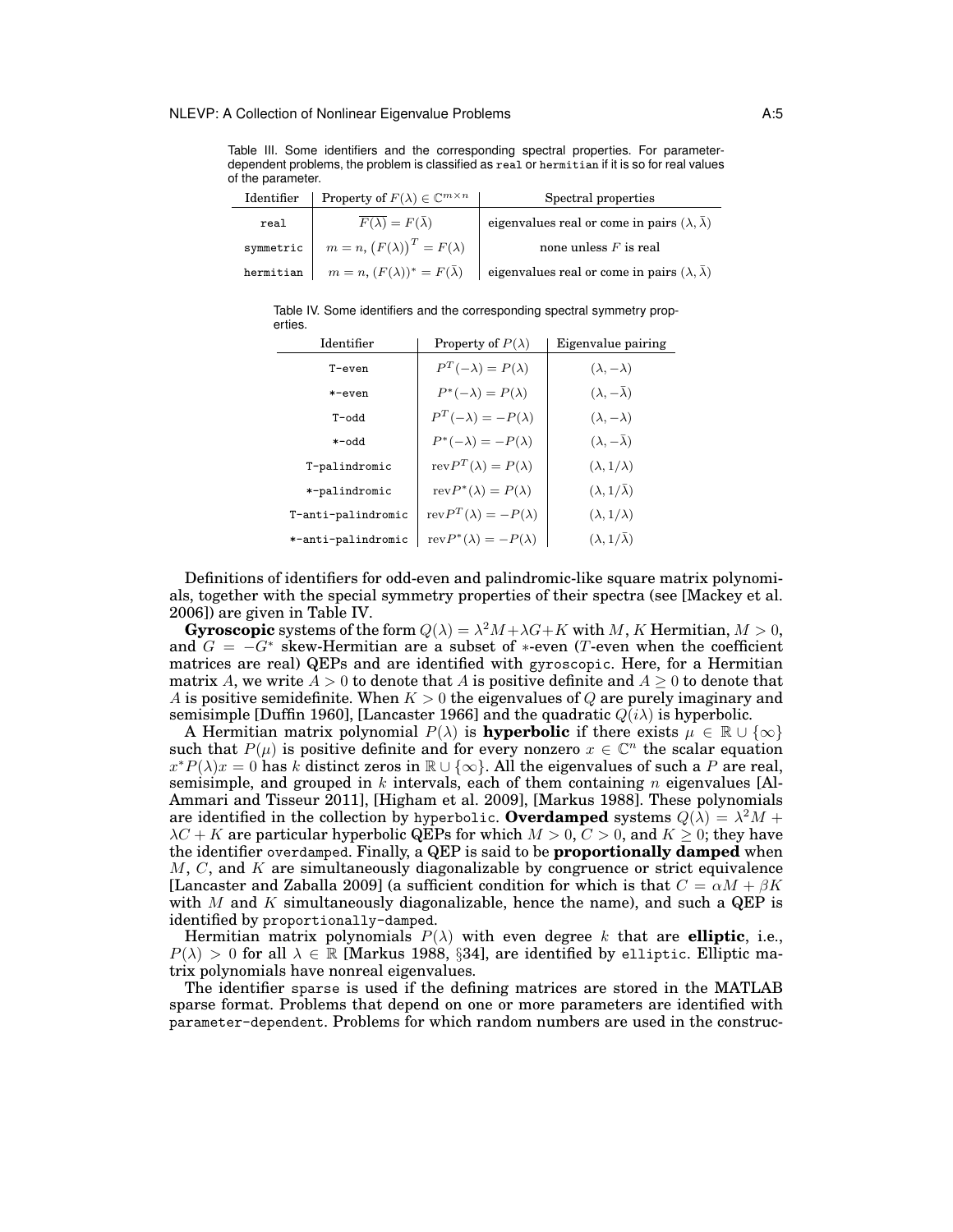|                            | Table v. Quadratic eigenvalue problems. |             |                |  |
|----------------------------|-----------------------------------------|-------------|----------------|--|
| acoustic_wave_1d           | acoustic_wave_2d                        | bicycle     | bilby          |  |
| cd_player                  | closed_loop                             | concrete    | damped_beam    |  |
| dirac                      | foundation                              | gen_hyper2  | gen_tantipal2  |  |
| gen_tpal2                  | intersection                            | hospital    | metal_strip    |  |
| mobile_manipulator         | omnicam1                                | omnicam2    | pdde_stability |  |
| power_plant                | qep1                                    | qep2        | qep3           |  |
| qep4                       | qep5                                    | railtrack   | railtrack2     |  |
| relative_pose_6pt          | schrodinger                             | shaft       | sign1          |  |
| sign2                      | sleeper                                 | speaker_box | spring         |  |
| spring_dashpot<br>wiresaw2 | surveillance                            | wing        | wiresaw1       |  |
|                            |                                         |             |                |  |

Table V. Quadratic eigenvalue problems.

Table VI. Other eigenvalue problems.

| Polynomial, degree $\geq 3$ | butterfly        | mirror       | orr_sommerfeld    |
|-----------------------------|------------------|--------------|-------------------|
|                             | planar_waveguide | plasma_drift | relative_pose_5pt |
| Nonsquare polynomial        | qep4             | surveillance |                   |
| Nonregular polynomial       | qep4             | qep5         | surveillance      |
| Rational                    | loaded_string    |              |                   |
| Nonlinear                   | fiber            | gun          | hadeler           |
|                             | time_delay       |              |                   |
|                             |                  |              |                   |

tion are identified with random. A separate identifier, scalable, is used to denote that the problem dimension (or an approximation of it) is a parameter. For parameterdependent problems a default value of the parameter is provided, typically being a value used in previously published experiments.

For some problems a *supposed* solution is optionally returned, comprising eigenvalues and/or eigenvectors that are exactly known, approximate, or computed. These problems are identified with solution. The documentation for the problem provides information on the nature of the supposed solution.

Tables V and VI identify the QEPs, the PEPs that are of degree at least 3, the nonsquare PEPs, the REPs, and the nonlinear but non-polynomial and non-rational problems in the collection.

#### **3. COLLECTION OF PROBLEMS**

This section contains a brief description of all the problems in the collection. The identifiers for the problem properties are listed inside curly brackets after the name of each problem. The problems are summarized in Table VII.

We use the following notation.  $A \otimes B$  denotes the Kronecker product of A and B, namely the block matrix  $(a_{ij}B)$  [Higham 2008, Sec. B.13]. The *i*th unit vector (that is, the *i*th column of the identity matrix) is denoted by  $e_i$ .

acoustic wave 1d {pep,qep,symmetric,\*-even,parameter-dependent,sparse,scalable}. This quadratic matrix polynomial  $Q(\lambda) = \lambda^2 M + \lambda C + K$  arises from the finite element discretization of the time-harmonic wave equation  $-\Delta p - (2\pi f/c)^2 p = 0$  for the acoustic pressure  $p$  in a bounded domain, where the boundary conditions are partly Dirichlet ( $p = 0$ ) and partly impedance ( $\frac{\partial p}{\partial n} + \frac{2\pi i f}{\zeta} p = 0$ ) [Chaitin-Chatelin and van Gijzen 2006]. Here, f is the frequency, c is the speed of sound in the medium, and  $\zeta$ is the (possibly complex) impedance. We take  $c = 1$  as in [Chaitin-Chatelin and van Gijzen 2006]. The eigenvalues of Q are the resonant frequencies of the system, and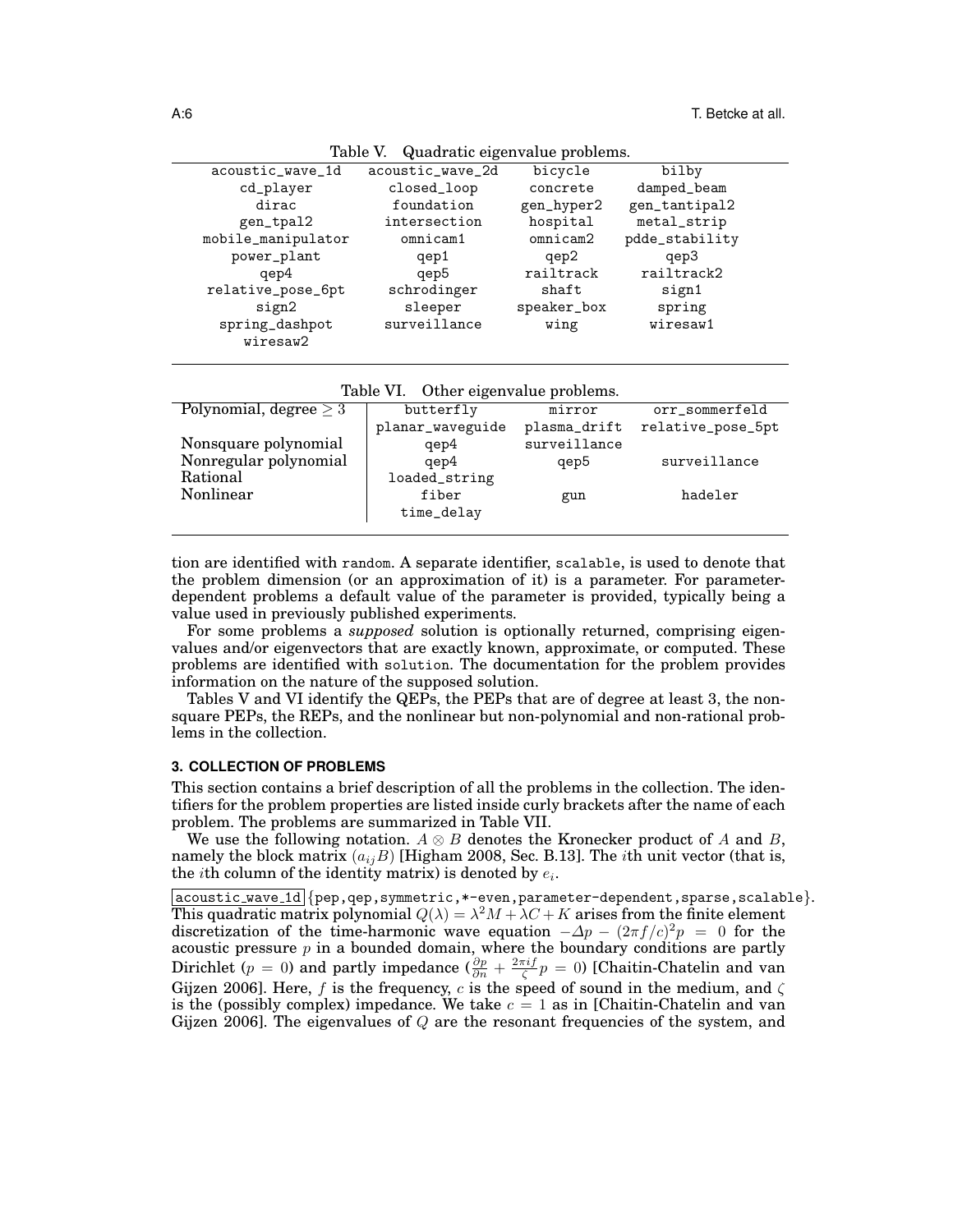| acoustic_wave_1d   | Acoustic wave problem in 1 dimension.                                        |
|--------------------|------------------------------------------------------------------------------|
| acoustic_wave_2d   | Acoustic wave problem in 2 dimensions.                                       |
| bicycle            | 2-by-2 QEP from the Whipple bicycle model.                                   |
| bilby              | 5-by-5 QEP from bilby population model.                                      |
| butterfly          | Quartic matrix polynomial with T-even structure.                             |
| cd_player          | QEP from model of CD player.                                                 |
| closed_loop        | 2-by-2 QEP associated with closed-loop control system.                       |
| concrete           | Sparse QEP from model of a concrete structure.                               |
| damped_beam        | QEP from simply supported beam damped in the middle.                         |
| dirac              | <b>QEP</b> from Dirac operator.                                              |
| fiber              | NEP from fiber optic design.                                                 |
| foundation         | Sparse QEP from model of machine foundations.                                |
| gen_hyper2         | Hyperbolic QEP constructed from prescribed eigenpairs.                       |
| gen_tantipal2      | T-anti-palindromic QEP with eigenvalues on the unit circle.                  |
| gen_tpal2          | T-palindromic QEP with prescribed eigenvalues on the unit circle.            |
| gun                | NEP from model of a radio-frequency gun cavity.                              |
| hadeler            | NEP due to Hadeler.                                                          |
| intersection       | 10-by-10 QEP from intersection of three surfaces.                            |
| hospital           | <b>QEP</b> from model of Los Angeles Hospital building.                      |
| loaded_string      | REP from finite element model of a loaded vibrating string.                  |
| metal_strip        | QEP related to stability of electronic model of metal strip.                 |
| mirror             | Quartic PEP from calibration of cadioptric vision system.                    |
| mobile_manipulator | QEP from model of 2-dimensional 3-link mobile manipulator.                   |
| omnicam1           | 9-by-9 QEP from model of omnidirectional camera.                             |
| omnicam2           | 15-by-15 QEP from model of omnidirectional camera.                           |
|                    | Quartic PEP arising from Orr-Sommerfeld equation.                            |
| orr_sommerfeld     |                                                                              |
| pdde_stability     | QEP from stability analysis of discretized PDDE.                             |
| planar_waveguide   | Quartic PEP from planar waveguide.                                           |
| plasma_drift       | Cubic PEP arising in Tokamak reactor design.                                 |
| power_plant        | 8-by-8 QEP from simplified nuclear power plant problem.                      |
| qep1               | 3-by-3 QEP with known eigensystem.                                           |
| qep2               | 3-by-3 QEP with known, nontrivial Jordan structure.                          |
| qep3               | 3-by-3 parametrized QEP with known eigensystem.                              |
| qep4               | 3-by-4 QEP with known, nontrivial Jordan structure.                          |
| qep5               | 3-by-3 nonregular QEP with known Smith form.                                 |
| railtrack          | QEP from study of vibration of rail tracks.                                  |
| railtrack2         | Palindromic QEP from model of rail tracks.                                   |
| relative_pose_5pt  | Cubic PEP from relative pose problem in computer vision.                     |
| relative_pose_6pt  | QEP from relative pose problem in computer vision.                           |
| schrodinger        | <b>QEP</b> from Schrodinger operator.                                        |
| shaft              | QEP from model of a shaft on bearing supports with a damper.                 |
| sign1              | QEP from rank-1 perturbation of sign operator.                               |
| sign2              | QEP from rank-1 perturbation of $2 \cdot \sin(x) + \text{sign}(x)$ operator. |
| sleeper            | QEP modelling a railtrack resting on sleepers.                               |
| speaker_box        | QEP from model of a speaker box.                                             |
| spring             | QEP from finite element model of damped mass-spring system.                  |
| spring_dashpot     | QEP from model of spring/dashpot configuration.                              |
| surveillance       | 21-by-16 QEP from surveillance camera callibration.                          |
| time_delay         | 3-by-3 NEP from time-delay system.                                           |
| wing               | 3-by-3 QEP from analysis of oscillations of a wing in an airstream.          |
| wiresaw1           | Gyroscopic QEP from vibration analysis of a wiresaw.                         |
| wiresaw2           | QEP from vibration analysis of wiresaw with viscous damping.                 |
|                    |                                                                              |

Table VII. Problems in NLEVP.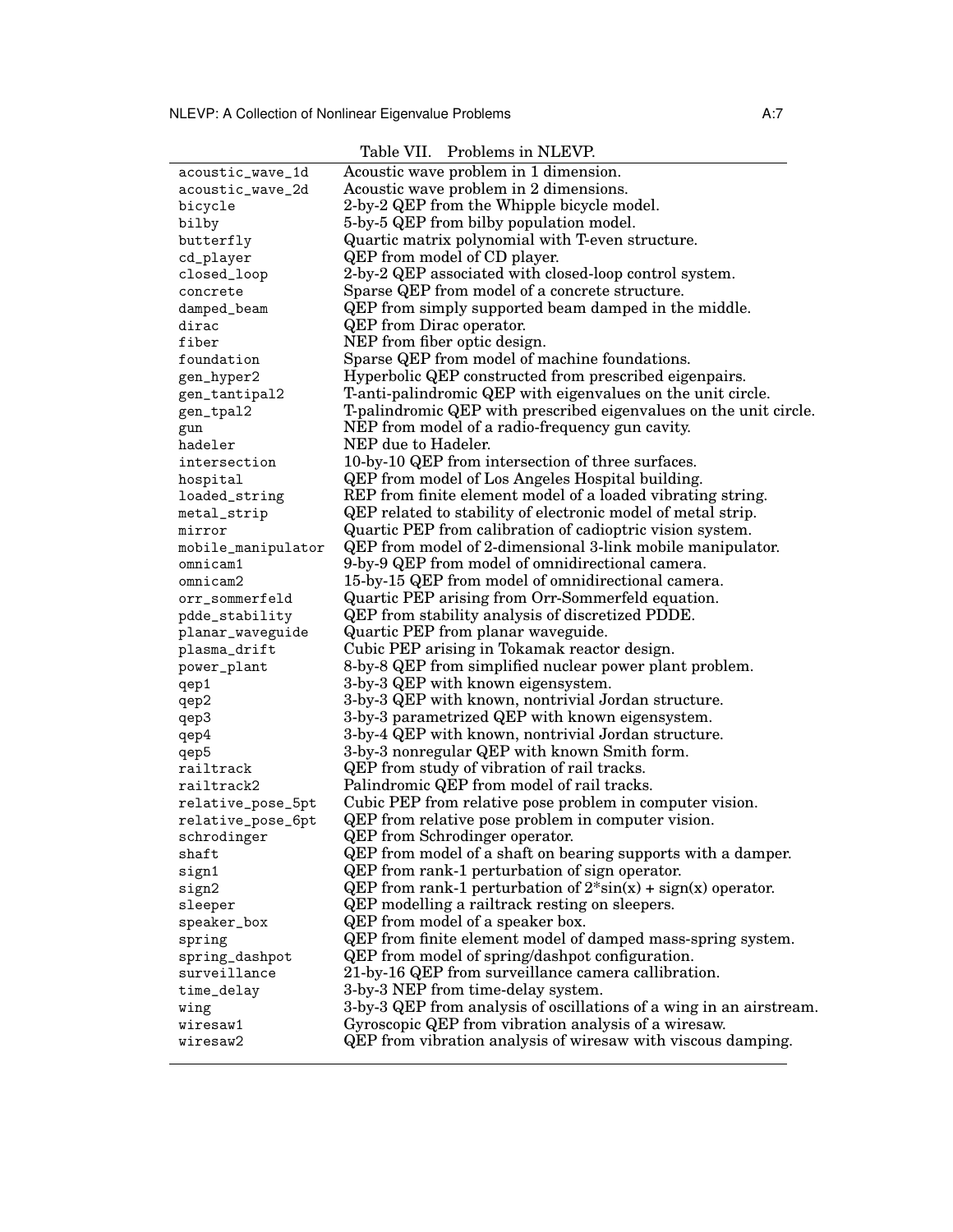for the given problem formulation they lie in the upper half of the complex plane. For more on the discretization of acoustics problems see, for example, [Harari et al. 1996].

On the 1D domain [0, 1] the  $n \times n$  matrices are defined by

$$
M = -4\pi^2 \frac{1}{n} (I_n - \frac{1}{2} e_n e_n^T), \quad C = 2\pi i \frac{1}{\zeta} e_n e_n^T, \quad K = n \begin{bmatrix} 2 & -1 & & \\ -1 & \ddots & \\ & \ddots & \\ & & 2 & -1 \\ & & & -1 & 1 \end{bmatrix}.
$$

acoustic wave 2d {pep,qep,symmetric,\*-even,parameter-dependent,sparse,scalable}. A 2D version of Acoustic wave 1D. On the unit square  $[0,1] \times [0,1]$  with mesh size h the  $n \times n$  coefficient matrices of  $Q(\lambda)$  with  $n = \frac{1}{h}(\frac{1}{h} - 1)$  are given by

$$
M = -4\pi^2 h^2 I_{m-1} \otimes (I_m - \frac{1}{2} e_m e_m^T), \quad D = 2\pi i \frac{h}{\zeta} I_{m-1} \otimes (e_m e_m^T),
$$
  

$$
K = I_{m-1} \otimes D_m + T_{m-1} \otimes (-I_m + \frac{1}{2} e_m e_m^T),
$$

where  $\otimes$  denotes the Kronecker product,  $m = 1/h$ ,  $\zeta$  is the (possibly complex) impedance, and

$$
D_m = \begin{bmatrix} 4 & -1 & & \\ -1 & \ddots & \ddots & \\ & \ddots & 4 & -1 \\ & & -1 & 2 \end{bmatrix} \in \mathbb{R}^{m \times m}, \qquad T_{m-1} = \begin{bmatrix} 0 & 1 & & \\ 1 & \ddots & \ddots & \\ & \ddots & \ddots & 1 \\ & & 1 & 0 \end{bmatrix} \in \mathbb{R}^{(m-1) \times (m-1)}.
$$

The eigenvalues of  $Q$  are the resonant frequencies of the system, and for the given problem formulation they lie in the upper half of the complex plane.

 $\boxed{\texttt{bicycle}}$  {pep,qep,real,parameter-dependent}. This is a  $2\times 2$  quadratic polynomial arising in the study of bicycle self-stability [Meijaard et al. 2007]. The linearized equations of motion for the Whipple bicycle model can be written as

$$
M\ddot{q} + C\dot{q} + Kq = f,
$$

where M is a symmetric mass matrix, the nonsymmetric damping matrix  $C = vC_1$  is linear in the forward speed  $v$ , and the stiffness matrix  $K = g\bar{K}_0 + v^2K_2$  is the sum of two parts: a velocity independent symmetric part  $gK_0$  proportional to the gravitational acceleration  $g$  and a nonsymmetric part  $v^2K_2$  quadratic in the forward speed.

 $\overline{\text{bilby}}$  {pep, qep, real, parameter-dependent}. This  $5 \times 5$  quadratic matrix polynomial arises in a model from [Bean et al. 1997] for the population of the greater bilby (*Macrotis lagotis*), an endangered Australian marsupial. Define the  $5 \times 5$  matrix

$$
M(g,x)=\begin{bmatrix} gx_1&(1-g)x_10&0&0&0\\ gx_2&0&(1-g)x_2&0&0\\ gx_3&0&0&(1-g)x_3&0\\ gx_4&0&0&0&(1-g)x_4\\ gx_5&0&0&0&(1-g)x_5 \end{bmatrix}.
$$

The model is a quasi-birth-death process some of whose key properties are captured by the elementwise minimal solution of the quadratic matrix equation

$$
R = \beta(A_0 + RA_1 + R^2 A_2), \qquad A_0 = M(g, b), \quad A_1 = M(g, e - b - d), \quad A_2 = M(g, d),
$$

where b and d are vectors of probabilities and  $e$  is the vector of ones. The corresponding quadratic matrix polynomial is  $Q(\lambda) = \lambda^2 A + \lambda B + C$ , where

$$
A = \beta A_2^T, \quad B = \beta A_1^T - I, \quad C = \beta A_0^T.
$$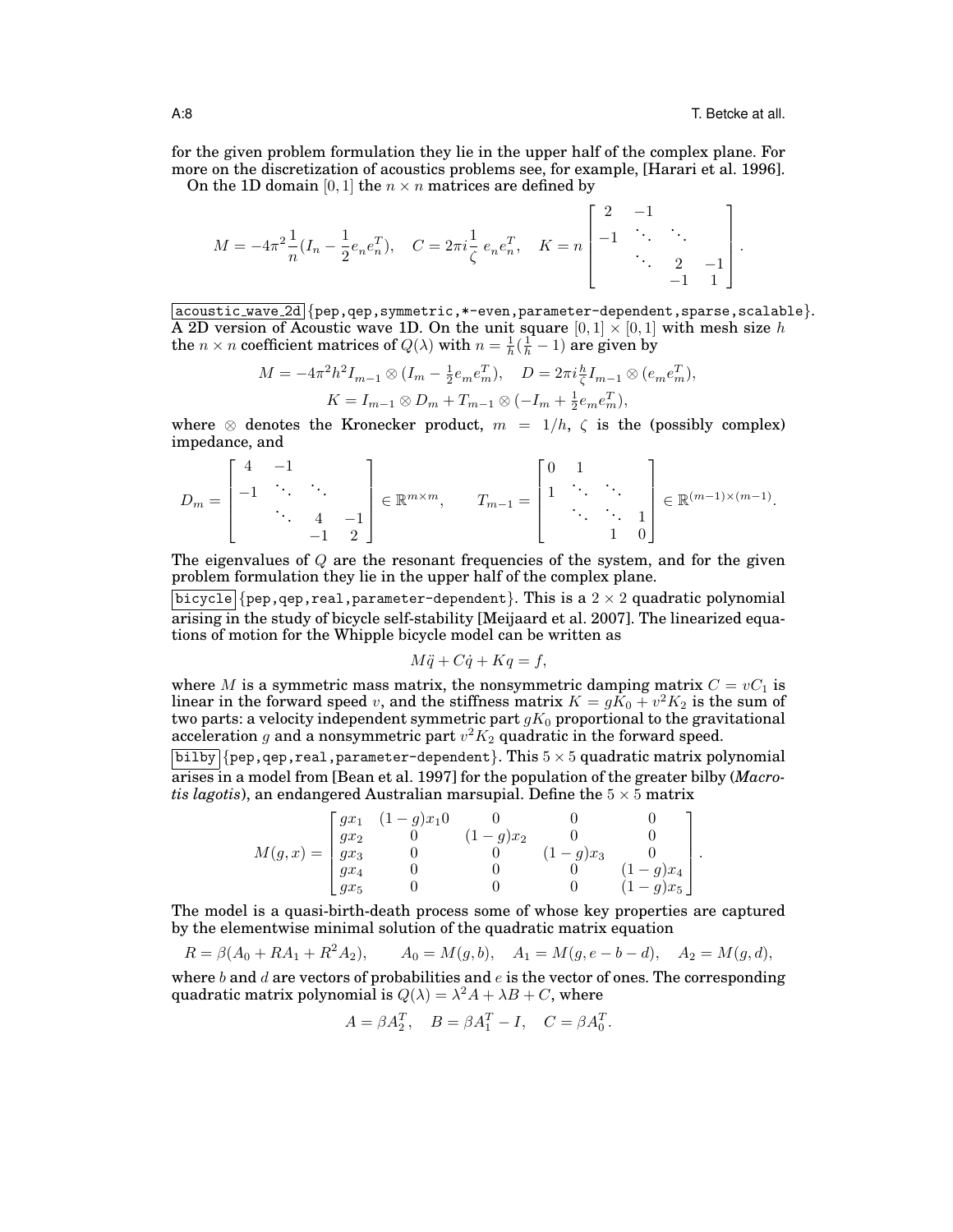NLEVP: A Collection of Nonlinear Eigenvalue Problems and A:9

We take  $g = 0.2$ ,  $b = [1, 0.4, 0.25, 0.1, 0]^T$ , and  $d = [0, 0.5, 0.55, 0.8, 1]^T$ , as in [Bean et al. 1997].

 $[\text{butterfly}]$  {pep, real, parameter-dependent, T-even, sparse, scalable}. This is a quartic matrix polynomial  $P(\lambda)=\lambda^4 A_4+\lambda^3 A_3+\lambda^2 A_2+\lambda A_1+A_0$  of dimension  $m^2$  with T-even structure, depending on a  $10 \times 1$  parameter vector c [Mehrmann and Watkins 2002]. Its spectrum has a butterfly shape. The coefficient matrices are Kronecker products, with  $A_4$  and  $A_2$  real and symmetric and  $A_3$  and  $A_1$  real and skew-symmetric, assuming c is real. The default is  $m = 8$ .

|cd\_player|{pep,qep,real}. This is a  $60 \times 60$  quadratic matrix polynomial  $Q(\lambda)$  =  $\lambda^2M+\lambda C+K,$  with  $M=I_{60}$  arising in the study of a CD player control task [Chahlaoui and Van Dooren 2002], [Chahlaoui and Van Dooren 2005], [Draijer et al. 1992], [Wortelboer et al. 1996]. The mechanism that is modeled consists of a swing arm on which a lens is mounted by means of two horizontal leaf springs. This is a small representation of a larger original rigid body model (which is also quadratic).

 $\lceil \cosh(1-\log(\sqrt{p}p)) \rceil$  (pep, qep, real, parameter-dependent). This is a quadratic polynomial

$$
Q(\lambda) = \lambda^2 I + \lambda \begin{bmatrix} 0 & 1 + \alpha \\ 1 & 0 \end{bmatrix} + \begin{bmatrix} 1/2 & 0 \\ 0 & 1/4 \end{bmatrix}
$$

associated with a closed-loop control system with feedback gains 1 and  $1 + \alpha$ ,  $\alpha \geq 0$ . The eigenvalues of  $Q(\lambda)$  lie inside the unit disc if and only if  $0 \leq \alpha < 0.875$  [Tisseur] and Higham 2001].

concrete {pep,qep,symmetric,parameter-dependent,sparse}. This is a quadratic matrix polynomial  $Q(\lambda) = \lambda^2 M + \lambda C + (1 + i\mu)K$  arising in a model of a concrete structure supporting a machine assembly [Feriani et al. 2000]. The matrices have dimension 2472.  $M$  is real diagonal and low rank.  $C$ , the viscous damping matrix, is pure imaginary and diagonal. K is complex symmetric, and the factor  $1 + i\mu$  adds uniform hysteretic damping. The default is  $\mu = 0.04$ .

 $|\text{damped-beam}|$   $\{pep, qep, real, symmetric, sparse, scalable\}$ . This QEP arises in the vibration analysis of a beam simply supported at both ends and damped in the middle [Higham et al. 2008]. The quadratic  $\overline{Q}(\lambda) = \lambda^2 M + \lambda C + K$  has real symmetric coefficient matrices with  $M > 0, K > 0,$  and  $C = ce_ne_n^T \geq 0$ , where  $c$  is a damping parameter. Half of the eigenvalues of the problem are purely imaginary and are eigenvalues of the undamped problem  $(C = 0)$ .

dirac {pep,qep,real,symmetric,parameter-dependent,scalable}. The spectrum of this matrix polynomial is the second order spectrum of the radial Dirac operator with an electric Coulombic potential of strength  $\alpha$ ,

$$
D = \begin{bmatrix} 1 + \frac{\alpha}{r} & -\frac{d}{dr} + \frac{\kappa}{r} \\ \frac{d}{dr} + \frac{\kappa}{r} & -1 + \frac{\alpha}{r} \end{bmatrix}.
$$

 $For \sqrt{3}/2 < \alpha < 0$  and  $\kappa \in \mathbb{Z}$ , D acts on  $L^2((0,\infty),\mathbb{C}^2)$  and it corresponds to a spherically symmetric decomposition of the space into partial wave subspaces [Thaller 1992]. The problem discretization is relative to subspaces generated by the Hermite functions of odd order. The size of the matrix coefficients of the QEP is  $n + m$ , corresponding to n Hermite functions in the first component of the  $L^2$  space and m in the second component [Boulton and Boussaid 2010].

For  $\kappa = -1$ ,  $\alpha = -1/2$  and n large enough, there is a conjugate pair of isolated points of the second order spectrum near the ground eigenvalue  $E_0 \approx 0.866025$ . The essential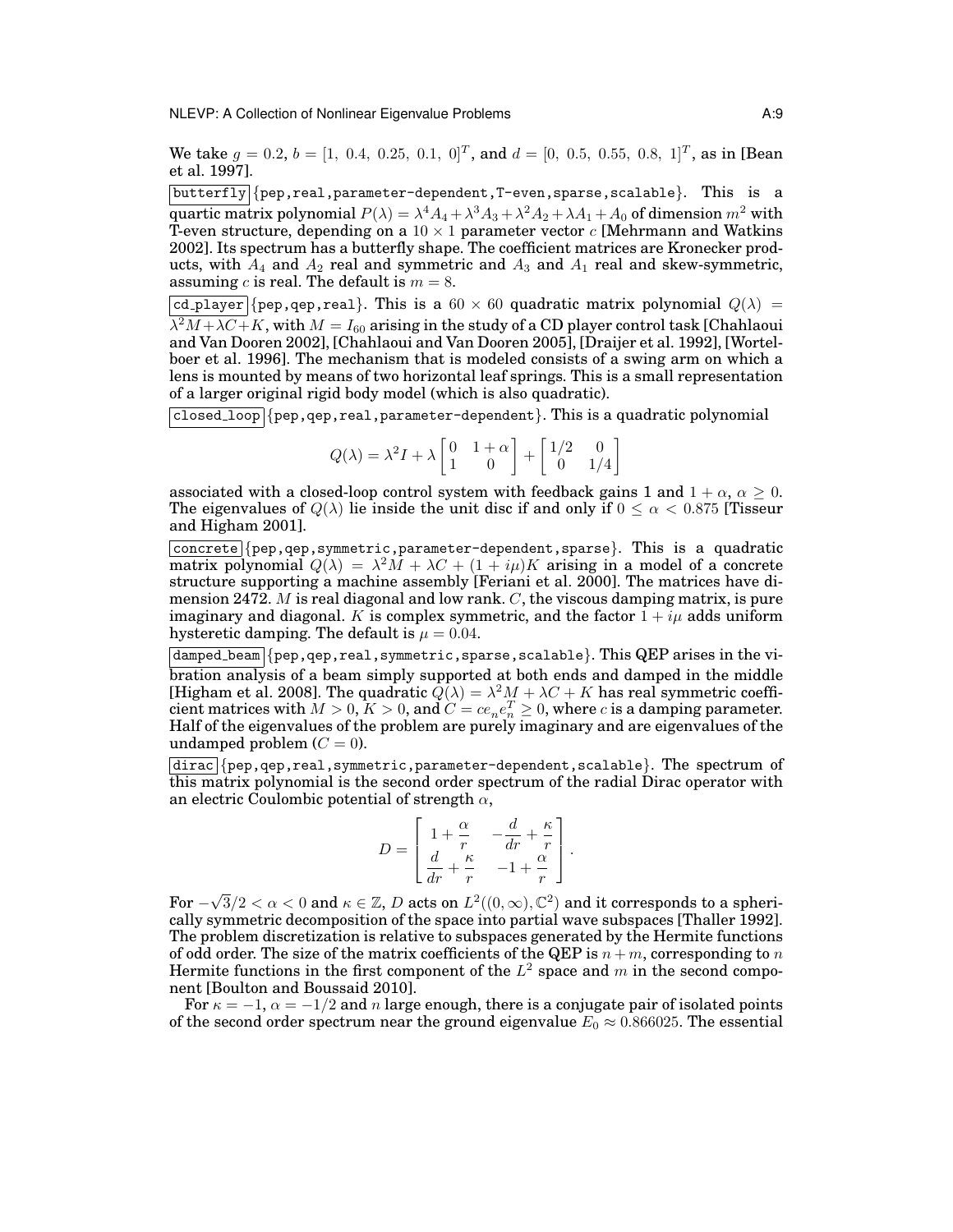spectrum,  $(-\infty, -1] \cup [1, \infty)$ , as well as other eigenvalues, also seem to be captured for large  $n$ .

fiber {nep,sparse,solution}. This nonlinear eigenvalue problem arises from a model in fiber optic design based on the Maxwell equations [Huang et al. 2010], [Kaufman 2006]. The problem is of the form

$$
F(\lambda)x = (A - \lambda I + s(\lambda)B)x = 0,
$$

where  $A \in \mathbb{R}^{2400 \times 2400}$  is tridiagonal and  $B = e_{2400}e_{2400}^T$ . The scalar function  $s(\lambda)$  is defined in terms of Bessel functions. The real, positive eigenvalues are the ones of interest.

 $f$ oundation {pep,qep,symmetric,sparse}. This is a quadratic matrix polynomial  $\overline{Q(\lambda)} = \lambda^2 M + \lambda C + K$  arising in a model of reinforced concrete machine foundations resting on the ground [Feriani et al. 2000]. The matrices have dimension 3627; M is real and diagonal,  $C$  is complex and diagonal, and  $K$  is complex symmetric.

gen hyper2 {pep,qep,real,symmetric,hyperbolic,parameter-dependent,scalable, solution,random}. This is a hyperbolic quadratic matrix polynomial generated from a given set of eigenvalues and eigenvectors  $(\lambda_k, v_k)$ ,  $k = 1: 2n$ , such that with

$$
A = diag(\lambda_1, ..., \lambda_{2n}) =: diag(A_1, A_2), \qquad A_1, A_2 \in \mathbb{R}^{n \times n},
$$
  

$$
V := [v_1, ..., v_{2n}] =: [V_1 \quad V_2], \qquad V_1, V_2 \in \mathbb{R}^{n \times n},
$$

 $\lambda_{\min}(A_1) > \lambda_{\max}(A_2)$ ,  $V_1$  is nonsingular, and  $V_2 = V_1 U$  for some orthogonal matrix U. Then the  $n \times n$  symmetric quadratic  $Q(\lambda) = \lambda^2 A + \lambda B + C$  with

$$
A = \Gamma^{-1}, \qquad \Gamma = V_1 A_1 V_1^T - V_2 A_2 V_2^T,
$$
  
\n
$$
B = -A(V_1 A_1^2 V_1^T - V_2 A_2^2 V_2^T) A,
$$
  
\n
$$
C = -A(V_1 A_1^3 V_1^T - V_2 A_2^3 V_2^T) A + B \Gamma B,
$$

is hyperbolic and has eigenpairs  $(\lambda_k, v_k)$ ,  $k = 1: 2n$  [Al-Ammari and Tisseur 2011], [Guo et al. 2009a]. The quadratic  $\hat{Q}(\lambda)$  has the property that A is positive definite and  $-Q(\mu)$  is positive definite for all  $\mu \in (\lambda_{\max}(A_2), \lambda_{\min}(A_1))$ . If  $\lambda_{\max}(A) < 0$  then B and C are positive definite and  $Q(\lambda)$  is overdamped.

gen tpal2 {pep,qep,real,T-palindromic,parameter-dependent,scalable,random}. This is a real T-palindromic quadratic matrix polynomial generated from a given set of eigenvalues

$$
\lambda_{2j-1} = \cos t_j + i \sin t_j, \ \lambda_{2j} = \bar{\lambda}_{2j-1}, \quad t_j \in (0, \pi), \quad j = 1: n,
$$
 (4)

lying on the unit circle. Let

$$
J = \text{diag}\left(\begin{bmatrix} 0 & \beta_1 \\ -\beta_1 & 0 \end{bmatrix}, \dots, \begin{bmatrix} 0 & \beta_n \\ -\beta_n & 0 \end{bmatrix}\right), \quad i\beta_j = \frac{\lambda_{2j-1} - 1}{\lambda_{2j-1} + 1} \in \mathbb{R},\tag{5}
$$

$$
S = \text{diag}\left(\begin{bmatrix} 0 & 1 \\ -1 & 0 \end{bmatrix}, \dots, \begin{bmatrix} 0 & 1 \\ -1 & 0 \end{bmatrix}\right) \in \mathbb{R}^{2n \times 2n}, \quad X = \begin{bmatrix} X_1 & X_1 H \end{bmatrix} \Pi \in \mathbb{R}^{n \times 2n},
$$

where  $X_1 \in \mathbb{R}^{n \times n}$  is nonsingular,  $H \in \mathbb{R}^{n \times n}$  is a symmetric matrix, and  $\Pi$  is a permutation matrix such that  $\Pi^T S \Pi = \begin{bmatrix} 0 & I \\ -I & 0 \end{bmatrix}$ . Then the  $n \times n$  real quadratic  $\widetilde{Q}(\lambda) =$  $\lambda^2 A_2 + \lambda A_1 + A_0$  with

$$
A_2 = (XJSX^T)^{-1}, A_1 = -A_2XJ^2SX^TA_2, A_0 = -A_2(XJ^2SX^TA_1 + XJ^3SX^TA_2)
$$
 (6)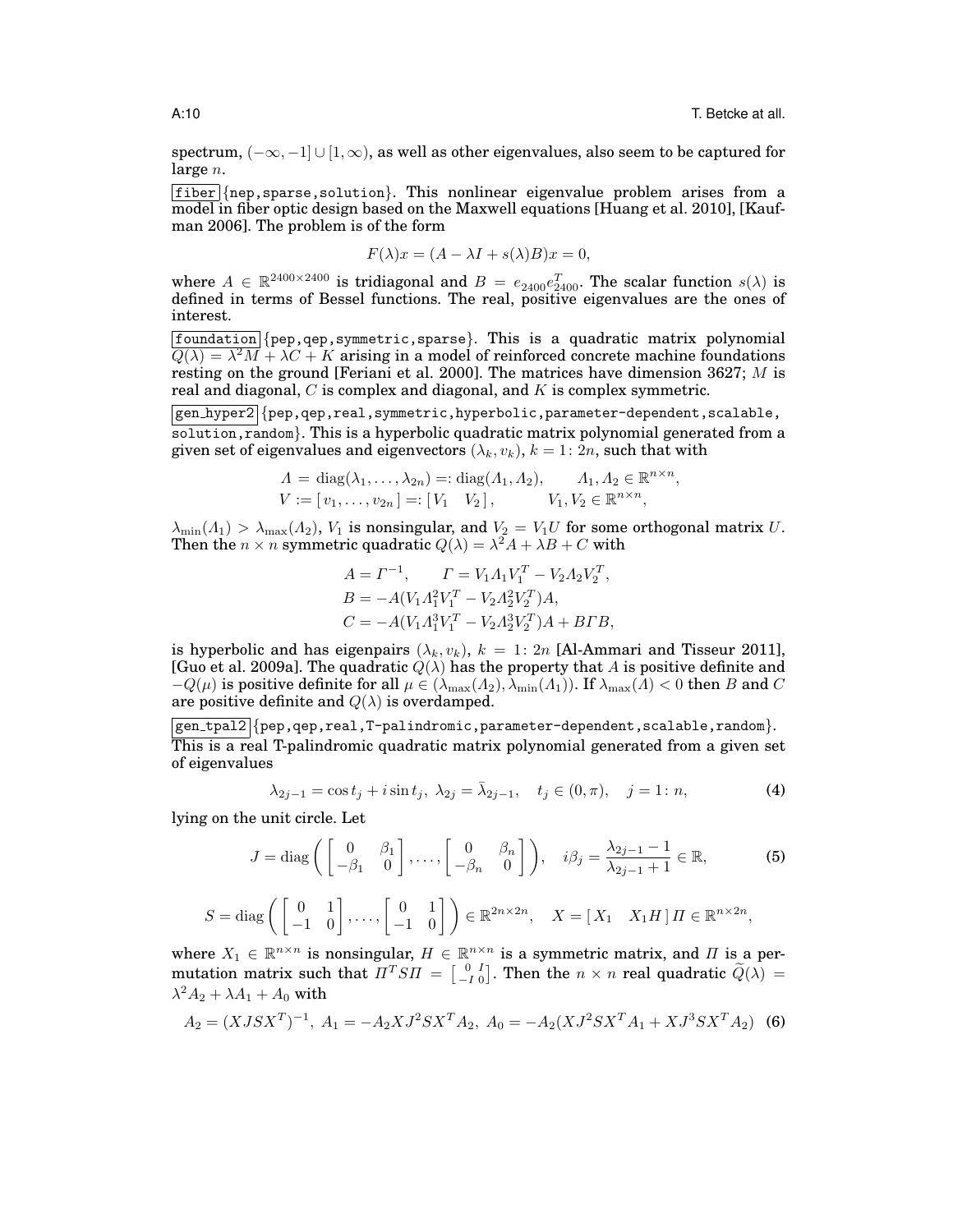#### NLEVP: A Collection of Nonlinear Eigenvalue Problems **A:11**

is real T-even with eigenvalues  $\pm i\beta_i$ ,  $j = 1: n$ . Finally,

$$
Q(\lambda) = (\lambda + 1)^2 \widetilde{Q}\left(\frac{\lambda - 1}{\lambda + 1}\right) = \lambda^2 (A_2 + A_1 + A_0) + \lambda (-2A_2 + 2A_0) + (A_2 - A_1 + A_0)
$$
 (7)

is real T-palindromic with eigenvalues  $\lambda_j$ ,  $j = 1: 2n$  (see Al-Ammari [2011]).

 $|gen\_tantipal2|$ {pep,qep,real,T-anti-palindromic,parameter-dependent,scalable, random}. This is a real T-anti-palindromic quadratic matrix polynomial generated from a given set of eigenvalues lying on the unit circle as in  $(4)$ . Let J be as in  $(5)$  and

$$
S = \begin{bmatrix} I_n & 0 \\ 0 & -I_n \end{bmatrix}, \quad X = \begin{bmatrix} X_1 & X_1 U \end{bmatrix},
$$

where  $X_1 \in \mathbb{R}^{n \times n}$  is nonsingular and  $U \in \mathbb{R}^{n \times n}$  is orthogonal. Then the  $n \times n$  real quadratic  $\widetilde{Q}(\lambda) = \lambda^2 A_2 + \lambda A_1 + A_0$  with matrix coefficients as in (6) is real T-odd with eigenvalues  $\pm i\beta_j, j = 1: n$ . Finally,  $Q(\lambda)$  in (7) is real T-anti-palindromic with eigenvalues  $\lambda_j$ ,  $j = 1: 2n$  (see Al-Ammari [2011]).

gun {nep,sparse}. This nonlinear eigenvalue problem models a radio-frequency gun cavity. The eigenvalue problem is of the form

$$
F(\lambda)x = [K - \lambda M + i(\lambda - \sigma_1^2)^{\frac{1}{2}}W_1 + i(\lambda - \sigma_2^2)^{\frac{1}{2}}W_2]x = 0,
$$

where  $M, K, W_1, W_2$  are real symmetric matrices of size 9956  $\times$  9956. K is positive semidefinite and M is positive definite. In this example  $\sigma_1 = 0$  and  $\sigma_2 = 108.8774$ . The eigenvalues of interest are the  $\lambda$  for which  $\lambda^{1/2}$  is close to 146.71 [Liao 2007, p. 59]. hadeler {nep,real,symmetric,scalable}. This nonlinear eigenvalue problem has the form

$$
F(\lambda)x = [(e^{\lambda} - 1)A_2 + \lambda^2 A_1 - \alpha A_0] x = 0,
$$

where  $A_2, A_1, A_0 \in \mathbb{R}^{n \times n}$  are symmetric and  $\alpha$  is a scalar parameter [Hadeler 1967]. This problem satisfies a generalized form of overdamping condition that ensures the existence of a complete set of eigenvectors [Ruhe 1973].

hospital  $\{$  pep, qep, real  $\}.$  This is a  $24\times 24$  quadratic polynomial  $Q(\lambda) = \lambda^2 M + \lambda C + K,$ with  $M = I_{24}$ , arising in the study of the Los Angeles University Hospital building [Chahlaoui and Van Dooren 2002], [Chahlaoui and Van Dooren 2005]. There are 8 floors, each with 3 degrees of freedom.

|intersection|{pep,qep,real}. This  $10\times10$  quadratic polynomial arises in the problem of finding the intersection between a cylinder, a sphere, and a plane described by the equations

$$
f_1(x, y, z) = 1.6e-3x^2 + 1.6e-3y^2 - 1 = 0,
$$
  
\n
$$
f_2(x, y, z) = 5.3e-4x^2 + 5.3e-4y^2 + 5.3e-4z^2 + 2.7e-2x - 1 = 0,
$$
  
\n
$$
f_3(x, y, z) = -1.4e-4x + 1.0e-4y + z - 3.4e-3 = 0.
$$
\n(8)

Use of the Macaulay resultant leads to the QEP  $Q(x)v = 0$ , where

$$
Q(x)v = [y f_1 \ z f_1 \ f_1 \ y f_2 \ z f_2 \ f_2 \ y z f_3 \ y f_3 \ z f_3 \ f_3]^T = (x^2 A_2 + x A_1 + A_0)v,
$$
  

$$
v = [y^3 \ y^2 z \ y^2 \ y z^2 \ z^3 \ z^2 \ y z \ y \ z \ 1]^T.
$$

The matrix  $A_2$  is singular and the QEP has only four finite eigenvalues: two real and two complex. Let  $(\lambda_i, v_i)$ ,  $i = 1, 2$  be the two real eigenpairs. With the normalization  $v_i(10) = 1, i = 1, 2, (x_i, y_i, z_i) = (\lambda_i, v_i(8), v_i(9))$  are solutions of (8) [Manocha 1994].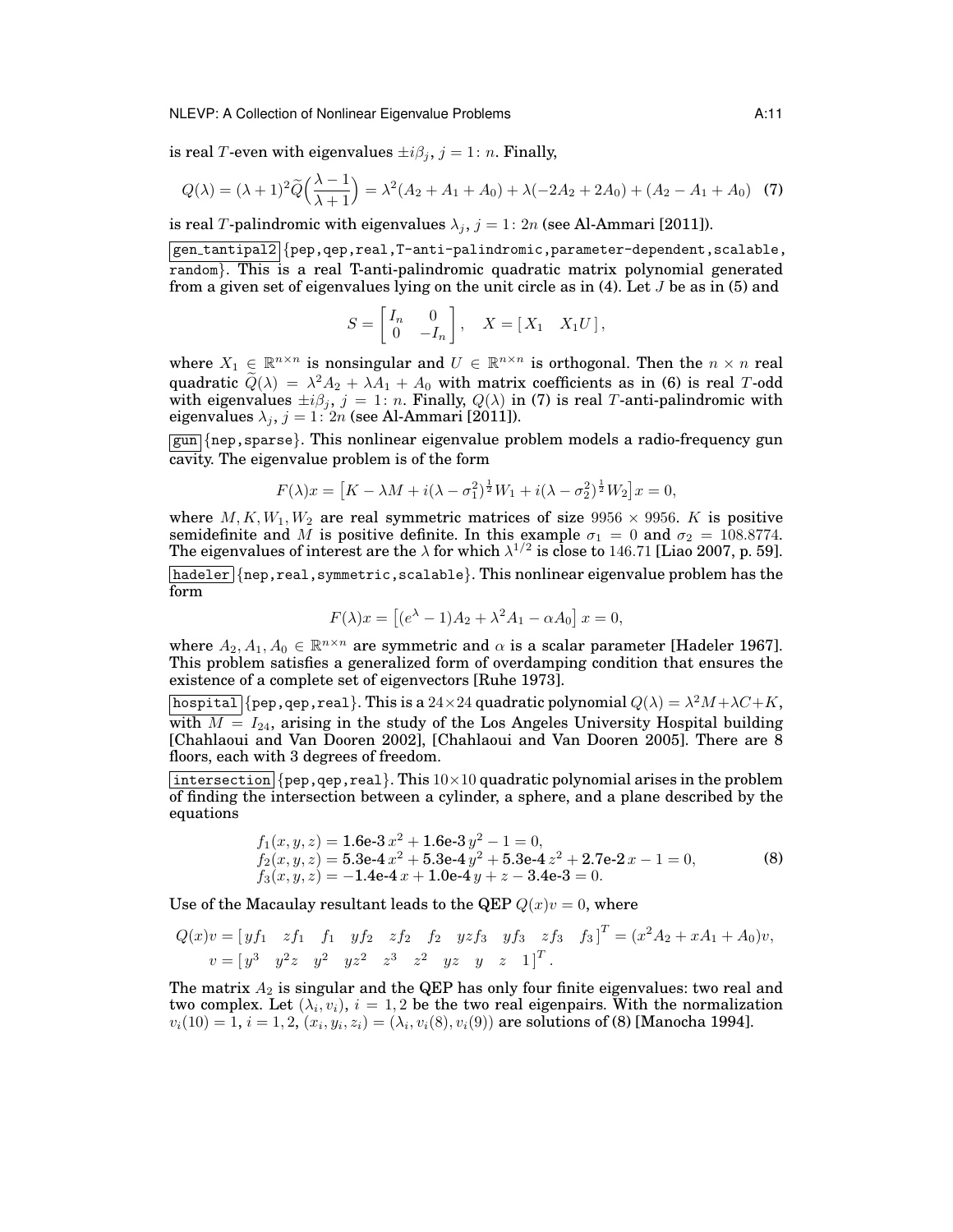loaded string {rep,real,symmetric,parameter-dependent,sparse,scalable}. This rational eigenvalue problem arises in the finite element discretization of a boundary problem describing the eigenvibration of a string with a load of mass m attached by an elastic spring of stiffness  $k$ . It has the form

$$
R(\lambda)x = \left(A - \lambda B + \frac{\lambda}{\lambda - \sigma}C\right)x = 0,
$$

where the pole  $\sigma = k/m$ , and  $A > 0$  and  $B > 0$  are  $n \times n$  tridiagonal matrices defined by

$$
A = \frac{1}{h} \begin{bmatrix} 2 & -1 & & \\ -1 & \ddots & \ddots & \\ & \ddots & 2 & -1 \\ & & -1 & 1 \end{bmatrix}, \quad B = \frac{h}{6} \begin{bmatrix} 4 & 1 & & \\ 1 & \ddots & \ddots & \\ & \ddots & 4 & 1 \\ & & 1 & 2 \end{bmatrix},
$$

and  $C = ke_ne_n^T$  with  $h = 1/n$  [Solov'ëv 2006].

metal strip {pep,qep,real}. Modelling the electronic behaviour of a metal strip using partial element equivalent circuits (PEEC's) results in the delay differential equation [Bellen et al. 1999]

$$
\begin{cases}\nD_1 \dot{x}(t-h) + D_0 \dot{x}(t) = A_0 x(t) + A_1 x(t-h), & t \ge 0, \\
x(t) = \varphi(t), & t \in [-h, 0),\n\end{cases}
$$

where

$$
A_0 = 100 \begin{bmatrix} -7 & 1 & 2 \\ 3 & -9 & 0 \\ 1 & 2 & -6 \end{bmatrix}, \quad A_1 = 100 \begin{bmatrix} 1 & 0 & -3 \\ -0.5 & -0.5 & -1 \\ -0.5 & -1.5 & 0 \end{bmatrix},
$$
  
\n
$$
D_1 = -\frac{1}{72} \begin{bmatrix} -1 & 5 & 2 \\ 4 & 0 & 3 \\ -2 & 4 & 1 \end{bmatrix}, \quad D_0 = I, \quad \varphi(t) = \begin{bmatrix} \sin(t), & \sin(2t), & \sin(3t) \end{bmatrix}^T.
$$

Assessing the stability of this delay differential equation by the method in [Faßbender et al. 2008], [Jarlebring 2008] leads to the quadratic eigenproblem  $(\lambda^2 E + \lambda F + G)u = 0$ with

$$
E = (D_0 \otimes A_1) + (A_0 \otimes D_1), \quad G = (D_1 \otimes A_0) + (A_1 \otimes D_0),
$$
  

$$
F = (D_0 \otimes A_0) + (A_0 \otimes D_0) + (D_1 \otimes A_1) + (A_1 \otimes D_1).
$$

This problem is PCP-palindromic [Faßbender et al. 2008], i.e., there is an involutory matrix P such that  $E = P\overline{G}P$  and  $F = P\overline{F}P$ .

 $\overline{\text{mirror}}$  {pep,real,random}. The  $9 \times 9$  quartic matrix polynomial  $\lambda^4 A_4 + \lambda^3 A_3 + \lambda^2 A_2 +$  $\overline{\lambda A_1 + A_0}$  is obtained from a homography-based method for calibrating a central cadioptric vision system, which can be built from a perspective camera with a hyperbolic mirror or an orthographic camera with a parabolic mirror [Zhang and Li 2008].  $A_0$  and  $A_4$  have only two nonzero columns, so there are at least 7 infinite eigenvalues and 7 zero eigenvalues.

 $\boxed{\text{mobile\_manipulator}}$ {pep,qep,real}. This is a  $5 \times 5$  quadratic matrix polynomial arising from modelling a two-dimensional three-link mobile manipulator as a timeinvariant descriptor control system [Byers et al. 1998, Ex. 14], [Bunse-Gerstner et al. 1999]. The system in its second-order form is

$$
M\ddot{x}(t) + D\dot{x}(t) + Kx(t) = Bu(t),
$$
  

$$
y(t) = Cx(t),
$$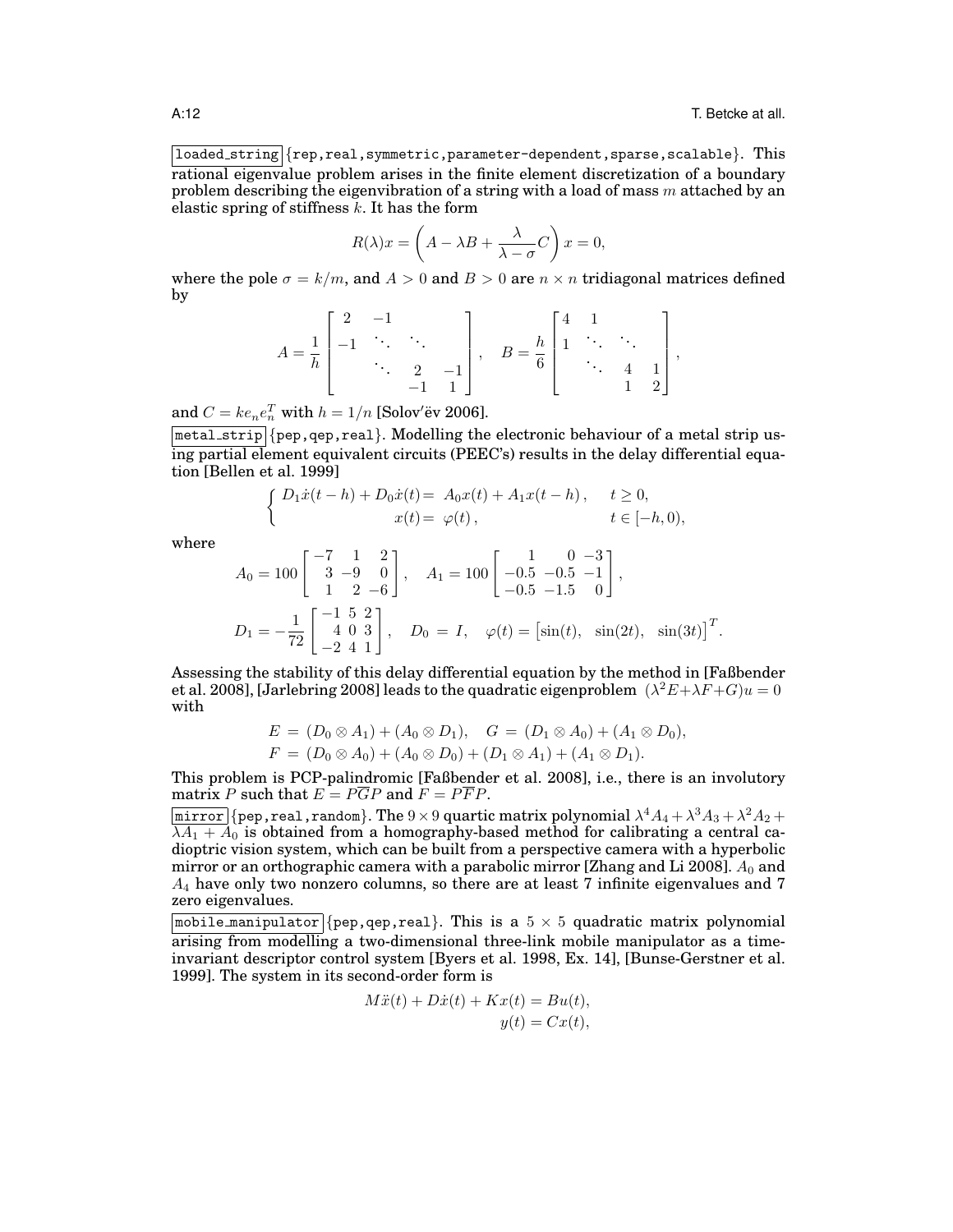where the coefficient matrices are  $5 \times 5$  and of the form

$$
M = \begin{bmatrix} M_0 & 0 \\ 0 & 0 \end{bmatrix}, \quad D = \begin{bmatrix} D_0 & 0 \\ 0 & 0 \end{bmatrix}, \quad K = \begin{bmatrix} K_0 & -F_0^T \\ F_0 & 0 \end{bmatrix},
$$

with

$$
M_0 = \begin{bmatrix} 18.7532 & -7.94493 & 7.94494 \\ -7.94493 & 31.8182 & -26.8182 \\ 7.94494 & -26.8182 & 26.8182 \end{bmatrix}, \quad D_0 = \begin{bmatrix} -1.52143 & -1.55168 & 1.55168 \\ 3.22064 & 3.28467 & -3.28467 \\ -3.22064 & -3.28467 & 3.28467 \end{bmatrix},
$$

$$
K_0 = \begin{bmatrix} 67.4894 & 69.2393 & -69.2393 \\ 69.8124 & 1.68624 & -1.68617 \\ -69.8123 & -1.68617 & -68.2707 \end{bmatrix}, \quad F_0 = \begin{bmatrix} 1 & 0 & 0 \\ 0 & 0 & 1 \end{bmatrix}.
$$

The quadratic  $Q(\lambda) = \lambda^2 M + \lambda D + K$  is close to being nonregular [Byers et al. 1998], [Higham and Tisseur 2002].

 $\overline{\mathtt{omnicam1}}\{\mathtt{pep},\mathtt{qep},\mathtt{real}\}$ . This is a  $9\times 9$  quadratic matrix polynomial  $Q(\lambda)=\lambda^2A_2+1$  $\overline{\lambda A_1 + A_0}$  arising from a model of an omnidirectional camera (one with angle of view greater than 180 degrees) [Mičušík and Pajdla 2003]. The matrix  $A_0$  has one nonzero column,  $A_1$  has 5 nonzero columns and rank 5, while  $A_2$  has full rank. The eigenvalues of interest are the real eigenvalues of order 1.

 $\lceil \text{omnicam2} \rceil$  {pep, qep, real}. The description of ominicam1 applies to this problem, too, except that the quadratic is  $15 \times 15$ .

 $\overline{\text{corr-sommerfeld}}$  {pep, parameter-dependent, scalable}. This example is a quartic polynomial eigenvalue problem arising in the spatial stability analysis of the Orr Sommerfeld equation [Tisseur and Higham 2001]. The Orr Sommerfeld equation is a linearization of the incompressible Navier–Stokes equations in which the perturbations in velocity and pressure are assumed to take the form  $\varPhi(x,y,t)=\phi(y)e^{i\left(\lambda x-\omega t\right)},$ where  $\lambda$  is a wavenumber and  $\omega$  is a radian frequency. For a given Reynolds number R, the Orr Sommerfeld equation may be written

$$
\left[ \left( \frac{d^2}{dy^2} - \lambda^2 \right)^2 - iR \left\{ (\lambda U - \omega) \left( \frac{d^2}{dy^2} - \lambda^2 \right) - \lambda U'' \right\} \right] \phi = 0.
$$
 (9)

In spatial stability analysis the parameter is  $\lambda$ , which appears to the fourth power in (9), so we obtain a quartic polynomial eigenvalue problem. The quartic is constructed using a Chebyshev spectral discretization. The eigenvalues  $\lambda$  of interest are those closest to the real axis and  $\text{Im}(\lambda) > 0$  is needed for stability. The default values  $R = 5772$ and  $\omega = 0.26943$  correspond to the critical neutral point corresponding to  $\lambda$  and  $\omega$  both real for minimum R [Bridges and Morris 1984], [Orszag 1971].

$$
\dot{x}(t) = A_0 x(t) + A_1 x(t - h_1) + A_2 x(t - h_2),
$$

 $|\text{pdde\_stability}|$ {qep,pep,scalable,parameter-dependent,sparse,symmetric}. This problem arises from the stability analysis of a partial delay-differential equation (PDDE) [Faßbender et al. 2008], [Jarlebring 2008, Ex. 3.22]. Discretization gives rise to a time-delay system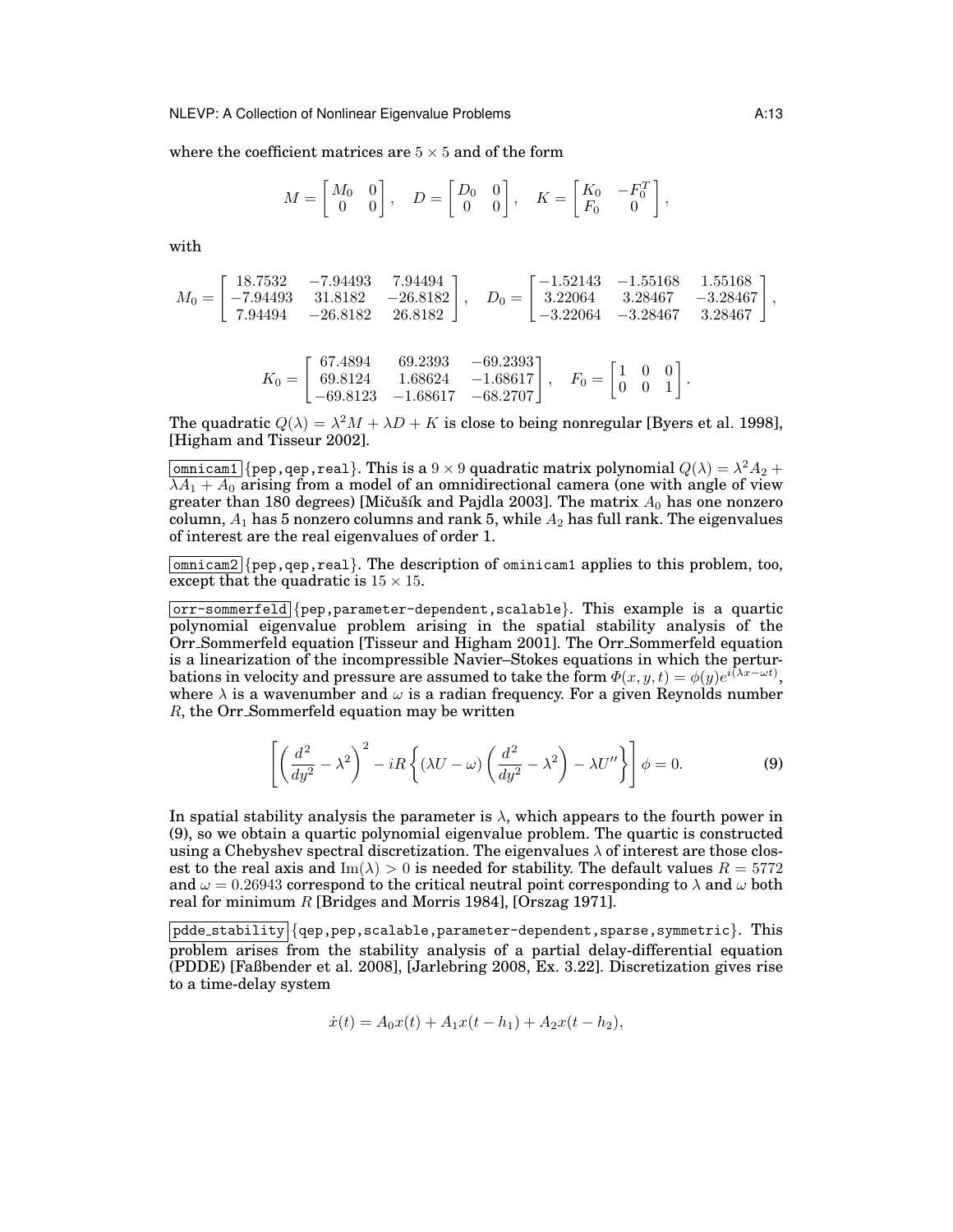A:14 T. Betcke at all.

where  $A_0 \in \mathbb{R}^{n \times n}$  is tridiagonal and  $A_1, A_2 \in \mathbb{R}^{n \times n}$  are diagonal with

$$
(A_0)_{kj} = \begin{cases} -2(n+1)^2/\pi^2 + a_0 + b_0 \sin(j\pi/(n+1)) & \text{if } k = j, \\ (n+1)^2/\pi^2 & \text{if } |k - j| = 1, \end{cases}
$$
  

$$
(A_1)_{jj} = a_1 + b_1 \frac{j\pi}{n+1} \left( 1 - e^{-\pi(1-j/(n+1))} \right),
$$
  

$$
(A_2)_{jj} = a_2 + b_2 \frac{j\pi^2}{n+1} \left( 1 - j/(n+1) \right).
$$

Here, the  $a_k$  and  $b_k$  are real scalar parameters and  $n \in \mathbb{N}$  is the number of uniformly spaced interior grid points in the discretization of the PDDE. Asking for the delays  $h_1, h_2$  such that the delay system is stable leads to the quadratic eigenvalue problem  $(\lambda^2 E + \lambda F + G)v = 0$  of dimension  $n^2 \times n^2$  with

$$
E = I \otimes A_2, \quad F = (I \otimes (A_0 + e^{-i\varphi_1} A_1)) + ((A_0 + e^{i\varphi_1} A_1) \otimes I), \quad G = A_2 \otimes I,
$$

where *i* is the imaginary unit and  $\varphi_1 \in [-\pi, \pi]$  is a parameter. (To answer the stability question, the QEP has to be solved for many values of  $\varphi_1$ .)

Following [Jarlebring 2008], [Faßbender et al. 2008] the default values are

$$
n = 20, a_0 = 2, b_0 = 0.3, a_1 = -2, b_1 = 0.2, a_2 = -2, b_2 = -0.3, \varphi_1 = -\pi/2.
$$

This problem is PCP-palindromic [Faßbender et al. 2008], i.e., there is an involutory matrix P such that  $E = P\overline{G}P$  and  $F = P\overline{F}P$ . Moreover, only the four eigenvalues on the unit circle are of interest in the application. The exact corresponding eigenvectors can be written as  $x_j = u_j \otimes v_j$  for  $j = 1: 4$ .

planar waveguide {pep,real, symmetric, scalable}. This  $129 \times 129$  quartic matrix polynomial  $P(\lambda) = \lambda^4 A_4 + \lambda^3 A_3 + \lambda^2 A_2 + \lambda A_1 + A_0$  arises from a finite element solution of the equation for the modes of a planar waveguide using piecewise linear basis functions  $\phi_i, \, i=0 \colon 128.$  The coefficient matrices are defined by

$$
A_1 = \frac{\delta^2}{4} \operatorname{diag}(-1, 0, 0, \dots, 0, 0, 1), \quad A_3 = \operatorname{diag}(1, 0, 0, \dots, 0, 0, 1),
$$
  

$$
A_0(i, j) = \frac{\delta^4}{16} (\phi_i, \phi_j) \quad A_2(i, j) = (\phi'_i, \phi'_j) - (q\phi_i, \phi_j) \quad A_4(i, j) = (\phi_i, \phi_j).
$$

Thus  $A_1$  and  $A_3$  are diagonal, while  $A_0$ ,  $A_2$ , and  $A_4$  are tridiagonal. The parameter  $\delta$ describes the difference in refractive index between the cover and the substrate of the waveguide; q is a function used in the derivation of the variational formulation and is constant in each layer [Stowell 2010], [Stowell and Tausch 2010]. This particular waveguide has been studied in the literature in connection with other solution methods [Chilwell and Hodgkinson 1984], [Petráček and Singh 2002].

 $\beta$ lasma drift {pep}. This cubic matrix polynomial of dimension 128 or 512 results from the modeling of drift instabilities in the plasma edge inside a Tokamak reactor [Tokar et al. 2005]. It is of the form  $P(\lambda)=\lambda^3 \bar{A}_3+\lambda^2 A_2+\lambda A_1+A_0,$  where  $A_0$  and  $A_1$ are complex,  $A_2$  is complex symmetric, and  $A_3$  is real symmetric. The desired eigenpair is the one whose eigenvalue has the largest imaginary part.

|power\_plant|{pep,qep,symmetric,parameter-dependent}. This is a QEP  $Q(\lambda)x =$  $(\lambda^2 M + \lambda D + K)x = 0$  describing the dynamic behaviour of a nuclear power plant simplified into an eight-degrees-of-freedom system [Itoh 1973], [Tisseur and Meerbergen 2001]. The mass matrix M and damping matrix  $D$  are real symmetric and the stiffness matrix has the form  $K = (1 + i\mu)K_0$ , where  $K_0$  is real symmetric (hence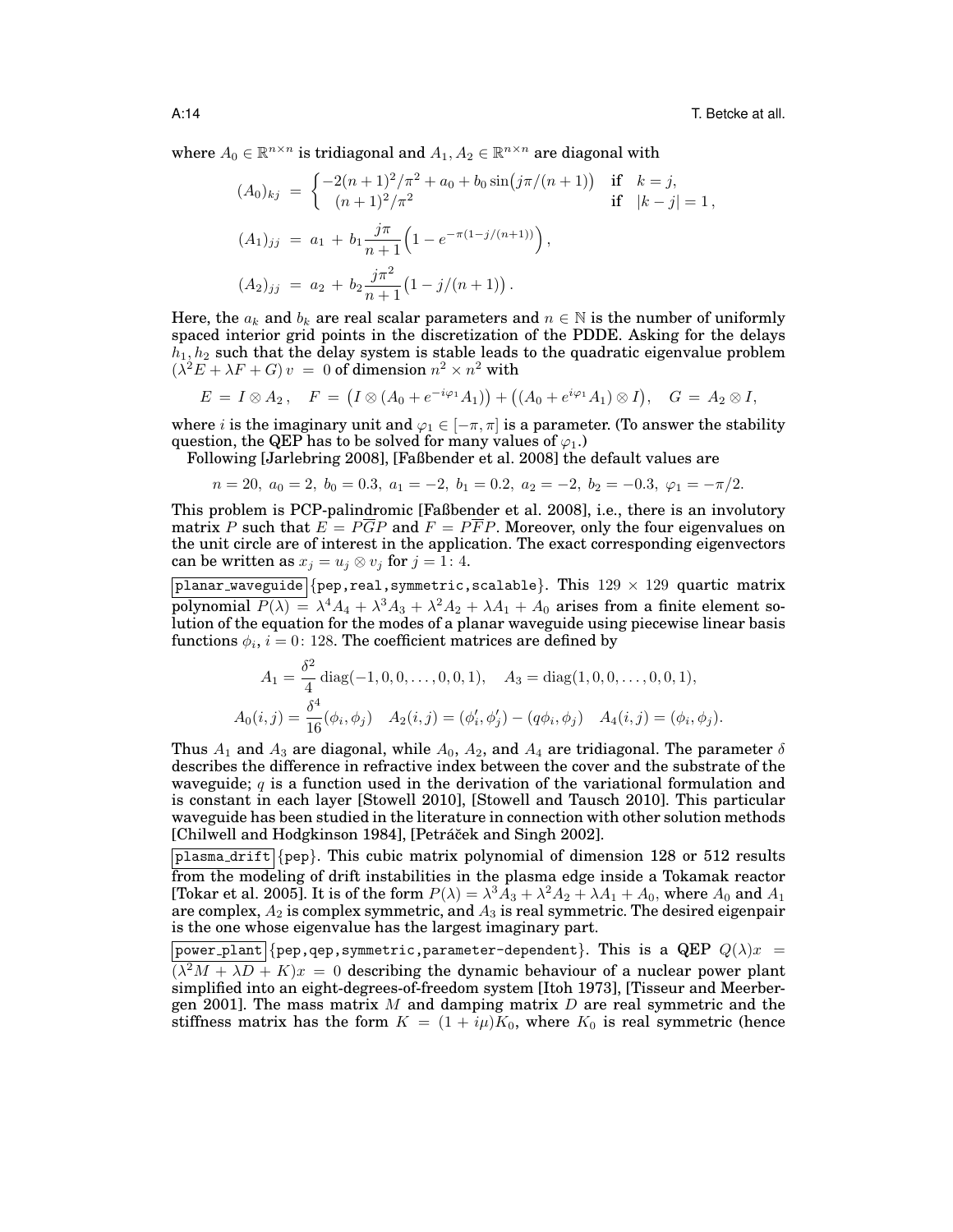$K = K^T$  is complex symmetric). The parameter  $\mu$  describes the hysteretic damping of the problem. The matrices are badly scaled.

 $\boxed{\text{qep1}}$  {pep, qep, real, solution}. This is a 3 × 3 quadratic matrix polynomial  $Q(\lambda)$  =  $\lambda^2A_2+\lambda A_1+A_0$  from Tisseur and Meerbergen [2001, p. 250] with

$$
A_2 = \begin{bmatrix} 0 & 6 & 0 \\ 0 & 6 & 0 \\ 0 & 0 & 1 \end{bmatrix}, \quad A_1 = \begin{bmatrix} 1 & -6 & 0 \\ 2 & -7 & 0 \\ 0 & 0 & 0 \end{bmatrix}, \quad A_0 = I.
$$

The six eigenpairs  $(\lambda_k, x_k)$ ,  $k = 1: 6$ , are given by

| $\kappa$    |     |                                             |                                              |                                |                                         |              |
|-------------|-----|---------------------------------------------|----------------------------------------------|--------------------------------|-----------------------------------------|--------------|
| $\lambda_k$ | 1/3 | 1/2                                         |                                              |                                |                                         |              |
| $x_k$       |     | $\begin{bmatrix} 1 \\ 1 \\ 0 \end{bmatrix}$ | $\mathbf{v}$<br>$\mathbf{a}$<br>$\mathbf{r}$ | $\frac{0}{0}$<br>$\frac{0}{1}$ | $\frac{0}{0}$<br>$\mathbf{a}^{\dagger}$ | $\mathbf{r}$ |

Note that  $x_1$  is an eigenvector for both of the distinct eigenvalues  $\lambda_1$  and  $\lambda_2$ .

 $\boxed{\text{qep2}}$  {pep, qep, real, solution}. This is the 3×3 quadratic matrix polynomial [Tisseur and Meerbergen 2001, p. 256]

$$
Q(\lambda) = \lambda^2 \begin{bmatrix} 1 & 0 & 0 \\ 0 & 1 & 0 \\ 0 & 0 & 0 \end{bmatrix} + \lambda \begin{bmatrix} -2 & 0 & 1 \\ 0 & 0 & 0 \\ 0 & 0 & 0 \end{bmatrix} + \begin{bmatrix} 1 & 0 & 0 \\ 0 & -1 & 0 \\ 0 & 0 & 1 \end{bmatrix}.
$$

The eigenvalues are  $\lambda_1 = -1$ ,  $\lambda_2 = \lambda_3 = \lambda_4 = 1$ , and  $\lambda_5 = \lambda_6 = \infty$ . The Jordan structure is given by

$$
X_F = \begin{bmatrix} 0 & 0 & 1 & 0 \\ 1 & 1 & 0 & 1 \\ 0 & 0 & 0 & 0 \end{bmatrix}, \quad J_F = \text{diag}\left(-1, 1, \begin{bmatrix} 1 & 1 \\ 0 & 1 \end{bmatrix}\right)
$$

for the finite eigenvalues and and

$$
X_{\infty} = \begin{bmatrix} 0 & -1 \\ 0 & 0 \\ 1 & 1 \end{bmatrix}, \quad J_{\infty} = \begin{bmatrix} 0 & 1 \\ 0 & 0 \end{bmatrix}
$$

for the infinite eigenvalues (see Gohberg et al. [2009] or Tisseur and Meerbergen [2001, Sec. 3.6] for definitions of Jordan structure).

 $\boxed{qep3}$  {pep, qep, real, parameter-dependent, solution}. This is a 3×3 quadratic matrix polynomial  $Q(\lambda) = \lambda^2 A_2 + \lambda A_1 + A_0$  from Dedieu and Tisseur [2003, p. 89] with

$$
A_2 = \begin{bmatrix} 1 & -1 & -1 \\ 0 & 1 & 0 \\ 0 & 0 & 0 \end{bmatrix}, \quad A_1 = \begin{bmatrix} -3 & 1 & 0 \\ 0 & -1 - \epsilon & 0 \\ 0 & 0 & 1 \end{bmatrix}, \quad A_0 = \begin{bmatrix} 2 & 0 & 9 \\ 0 & 0 & 0 \\ 0 & 0 & -3 \end{bmatrix}.
$$

The eigenpairs  $(\lambda_k, x_k)$ ,  $k = 1: 6$ , are given by

| $_{\kappa}$ |              |                      |        |          |
|-------------|--------------|----------------------|--------|----------|
| $\Lambda_k$ |              |                      |        | $\infty$ |
| $x_{k}$     | $\mathbf{r}$ | $rac{c}{\epsilon+1}$ | U<br>и | Ŧ,       |

For the default value of the parameter,  $\epsilon = -1 + 2^{-53/2}$ , the first and third eigenvalues are ill conditioned.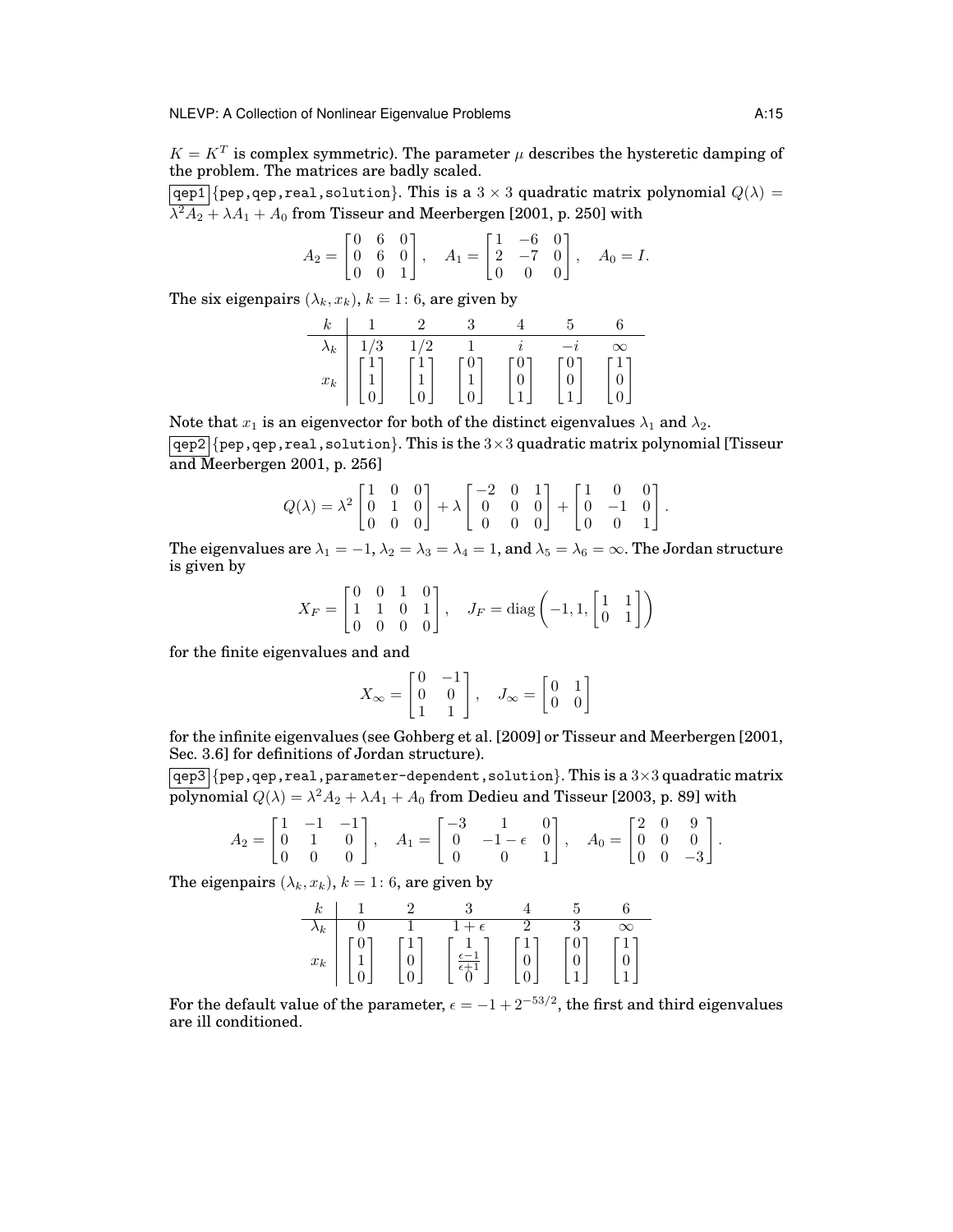$\boxed{\texttt{qep4}}$  {pep,qep,nonregular,nonsquare,real,solution}. This is the 3  $\times$  4 quadratic matrix polynomial [Byers et al. 2008, Ex. 2.5]

$$
Q(\lambda) = \lambda^2 \begin{bmatrix} 1 & 0 & 0 & 0 \\ 0 & 1 & 0 & 0 \\ 0 & 0 & 0 & 0 \end{bmatrix} + \lambda \begin{bmatrix} 0 & 1 & 1 & 0 \\ 1 & 0 & 0 & 1 \\ 1 & 0 & 0 & 0 \end{bmatrix} + \begin{bmatrix} 0 & 0 & 0 & 0 \\ 0 & 0 & 1 & 0 \\ 0 & 1 & 0 & 1 \end{bmatrix}.
$$

The eigensystem includes an eigenvalue  $\lambda_1 = 0$  with right eigenvectors  $[2 \ 1 \ 0 \ -1]^T$ and  $e_1$  and an eigenvalue  $\lambda = \infty$  with right eigenvector  $[0\; 0\; 1\; 0]^T$ . The Jordan and Kronecker structure is fully described in Byers et al. [2008, Ex. 2.5].

 $qep5$  {pep, qep, nonregular, real}. This is the  $3 \times 3$  quadratic matrix polynomial [Van Dooren and Dewilde 1983, Ex. 1]

$$
Q(\lambda) = \lambda^2 \begin{bmatrix} 1 & 4 & 2 \\ 0 & 0 & 0 \\ 1 & 4 & 2 \end{bmatrix} + \lambda \begin{bmatrix} 1 & 3 & 0 \\ 1 & 4 & 2 \\ 0 & -1 & -2 \end{bmatrix} + \begin{bmatrix} 1 & 2 & -2 \\ 0 & -1 & -2 \\ 0 & 0 & 0 \end{bmatrix}.
$$

Its Smith form [Gantmacher 1959] is given by

$$
D(\lambda) = \begin{bmatrix} 1 & -1 & -1 \\ -\lambda & 1 + \lambda & \lambda \\ 0 & -\lambda & 1 \end{bmatrix} Q(\lambda) \begin{bmatrix} 1 & -3 & 6 \\ 0 & 1 & -2 \\ 0 & 0 & 1 \end{bmatrix} = \begin{bmatrix} 1 & 0 & 0 \\ 0 & \lambda - 1 & 0 \\ 0 & 0 & 0 \end{bmatrix},
$$

and since  $\det(Q(\lambda)) = \det(D(\lambda)) \equiv 0$  this problem is nonregular.

 $r_{\text{radltrac}}$  {pep, qep, t-palindromic, sparse}. This is a T-palindromic quadratic matrix polynomial of size 1005:  $Q(\lambda) = \lambda^2 A^T + \lambda B + A$  with  $B = B^T$ . It stems from a model of the vibration of rail tracks under the excitation of high speed trains, discretized by classical mechanical finite elements [Hilliges 2004], [Hilliges et al. 2004], [Ipsen 2004], [Mackey et al. 2006]. This problem has the property that the matrix  $\Lambda$  is of the form

$$
A = \begin{bmatrix} 0 & 0 \\ A_{21} & 0 \end{bmatrix} \in \mathbb{C}^{1005 \times 1005},
$$

where  $A_{21} \in \mathbb{C}^{201 \times 67}$ , that is, A has low rank (rank(A) = 67). Hence this eigenvalue problem has many eigenvalues at zero and infinity.

 $r_{\text{mailtrack2}}$  {pep,qep,t-palindromic, sparse, scalable, parameter-dependent}. This is a T-palindromic quadratic matrix polynomial of size  $705m \times 705m$ :  $\bar{Q}(\lambda) = \dot{\lambda}^2 A^T +$  $\lambda B + A$  with

$$
A = \begin{bmatrix} 0 & \cdots & 0 & H_1 \\ 0 & \cdots & 0 & 0 \\ \vdots & & \vdots & \vdots \\ 0 & \cdots & 0 & 0 \end{bmatrix}, \quad B = \begin{bmatrix} H_0 & H_1^T & & 0 \\ H_1 & H_0 & \ddots & \\ & & \ddots & \ddots & H_1^T \\ 0 & & & H_1 & H_0 \end{bmatrix} = B^T,
$$

where  $H_0, H_1 \in \mathbb{C}^{705 \times 705}$  depend quadratically on a parameter  $\omega$ , whose default value is  $\omega = 1000$ . The default for the number of block rows and columns of A and B is  $m = 51$ . The structure of A implies that there are many eigenvalues at zero and infinity.

Like the problem railtrack this problem is from a model of the vibration of rail tracks, but here triangular finite elements are used for the discretization [Chu et al. 2008], [Guo and Lin 2010], [Huang et al. 2008]. The parameter  $\omega$  denotes the frequency of the external excitation force.

 $\overline{\mathtt{relative\_pose\_5pt}}\{\mathtt{pep,real}\}.$  The cubic matrix polynomial  $P(\lambda) = \lambda^3 A_3 + \lambda^2 A_2 + \lambda^3 B_3$  $\lambda A_1 + A_0, A_i \in \mathbb{R}^{\overline{10} \times 10}$ , comes from the five point relative pose problem in computer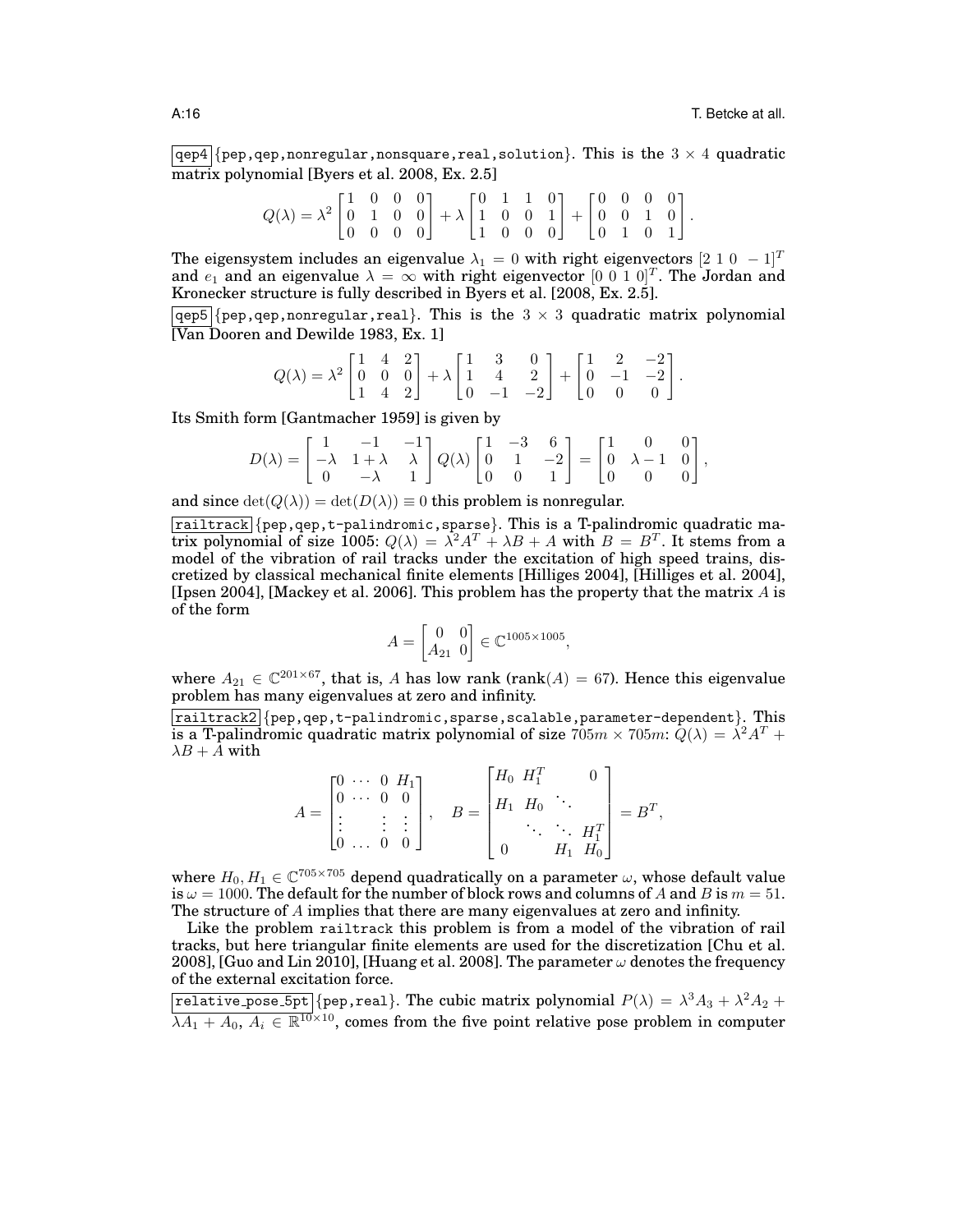NLEVP: A Collection of Nonlinear Eigenvalue Problems **A:17** A:17

vision [Kukelova et al. 2008], [Kukelova et al. 2011]. In this problem the images of five unknown scene points taken with a camera with a known focal length from two distinct unknown viewpoints are given and it is required to determine the possible solutions for the relative configuration of the points and cameras. The matrix  $A_3$  has one nonzero column,  $A_2$  has 3 nonzero columns and rank 3,  $A_1$  has 6 nonzero columns and rank 6, while  $A_0$  is of full rank. The solutions to the problem are obtained from the last three components of the finite eigenvectors of P.

 $\overline{\mathtt{relative\_pose\_Gpt}}\{\mathtt{pep, qep, real}\}.$  The quadratic matrix polynomial  $P(\lambda) = \lambda^2 A_2 + \lambda^3 A_1$  $\overline{\lambda A_1 + A_0}$ , where  $\overline{A_i} \in \mathbb{R}^{10 \times 10}$ , comes from the six point relative pose problem in computer vision [Kukelova et al. 2008], [Kukelova et al. 2011]. In this problem the images of six unknown scene points taken with a camera of unknown focal length from two distinct unknown camera viewpoints are given and it is required to determine the possible solutions for the relative configuration of the points and cameras. The solutions to the problem are obtained from the last three components of the finite eigenvectors of P.

 $schrodinger$  {pep,qep,real,symmetric,sparse}. The spectrum of this matrix polynomial is the second order spectrum, relative to a subspace  $\mathcal{L}\subset H^2(\mathbb{R}),$  of the Schrödinger operator  $Hf(x) = f''(x) + (\cos(x) - e^{-x^2})f(x)$  acting on  $L^2(\mathbb{R})$  [Boulton and Levitin 2007]. The subspace  $\mathcal L$  has been generated using fourth order Hermite elements on a uniform mesh on the interval  $[-49, 49]$ , subject to clamped boundary conditions. The corresponding quadratic matrix polynomial is given by  $K - 2\lambda C + \lambda^2 B$  where

$$
K_{jk} = \langle Hb_j, Hb_k \rangle, \qquad C_{jk} = \langle Hb_j, b_k \rangle \qquad \text{and} \qquad B_{jk} = \langle b_j, b_k \rangle.
$$

Here  ${b_k}$  is a basis of  $\mathcal L$ . The matrices are of size 1998.

The essential spectrum of  $H$  consists of a set of bands separated by gaps. The end points of these bands are the Mathieu characteristic values. The presence of the shortrange potential gives rise to isolated eigenvalues of finite multiplicity. The portion of the second order spectrum that lies in the box  $[-1/2, 2] \times [-10^{-1}, 10^{-1}]$  is very close to the spectrum of H.

 $\texttt{shaff}[\{\texttt{pep},\texttt{qep},\texttt{real},\texttt{symmetric},\texttt{sparse}\}.$  The quadratic matrix polynomial  $Q(\lambda) =$  $\lambda^2 M + \lambda C + K$ , with  $M, C, K \in \mathbb{R}^{400 \times 400}$ , comes from a finite element model of a shaft on bearing supports with a damper [Kowalski 2000, Ex. 5.6]. The matrix  $M$  has rank 199 and so contributes a large number of infinite eigenvalues. C has a single nonzero element, in the  $(20, 20)$  position. The coefficients M, C, and K are very sparse.

 $s$ ign1 {pep,qep,hermitian,parameter-dependent,scalable}. The spectrum of this quadratic matrix polynomial is the second order spectrum of the linear operator  $Mf(x) = \text{sign}(x)f(x) + a\hat{f}(0)$  acting on  $L^2(-\pi, \pi)$  with respect to the Fourier basis  $\mathcal{B}_n = \{e^{-inx}, \ldots, 1, \ldots, e^{inx}\},$  where  $\widehat{f}(0) = (1/2\pi) \int_{-\pi}^{\pi} f(x) dx$  [Boulton 2007]. The corresponding QEP is given by  $K_n - 2\lambda C_n + \lambda^2 I_n$  where

$$
K_n = \Pi_n M^2 \Pi_n, \qquad C_n = \Pi_n M \Pi_n
$$

and  $I_n$  is the identity matrix of size  $2n + 1$ . Here  $\prod_n$  is the orthogonal projector onto  $span(\mathcal{B}_n)$ .

As  $n$  increases, the limit set of the second order spectrum is the unit circle, together with two real points:  $\lambda_{\pm}$ . The intersection of this limit set with the real line is the spectrum of M. The points  $\lambda_{\pm}$  comprise the discrete spectrum of M.

 $|\text{sign2}|$  {pep,qep,hermitian,parameter-dependent,scalable}. This problem is analogous to problem sign1, the only difference being that the operator is  $Mf(x)$  =  $(2\sin(x) + \text{sign}(x))f(x) + a\widehat{f}(0).$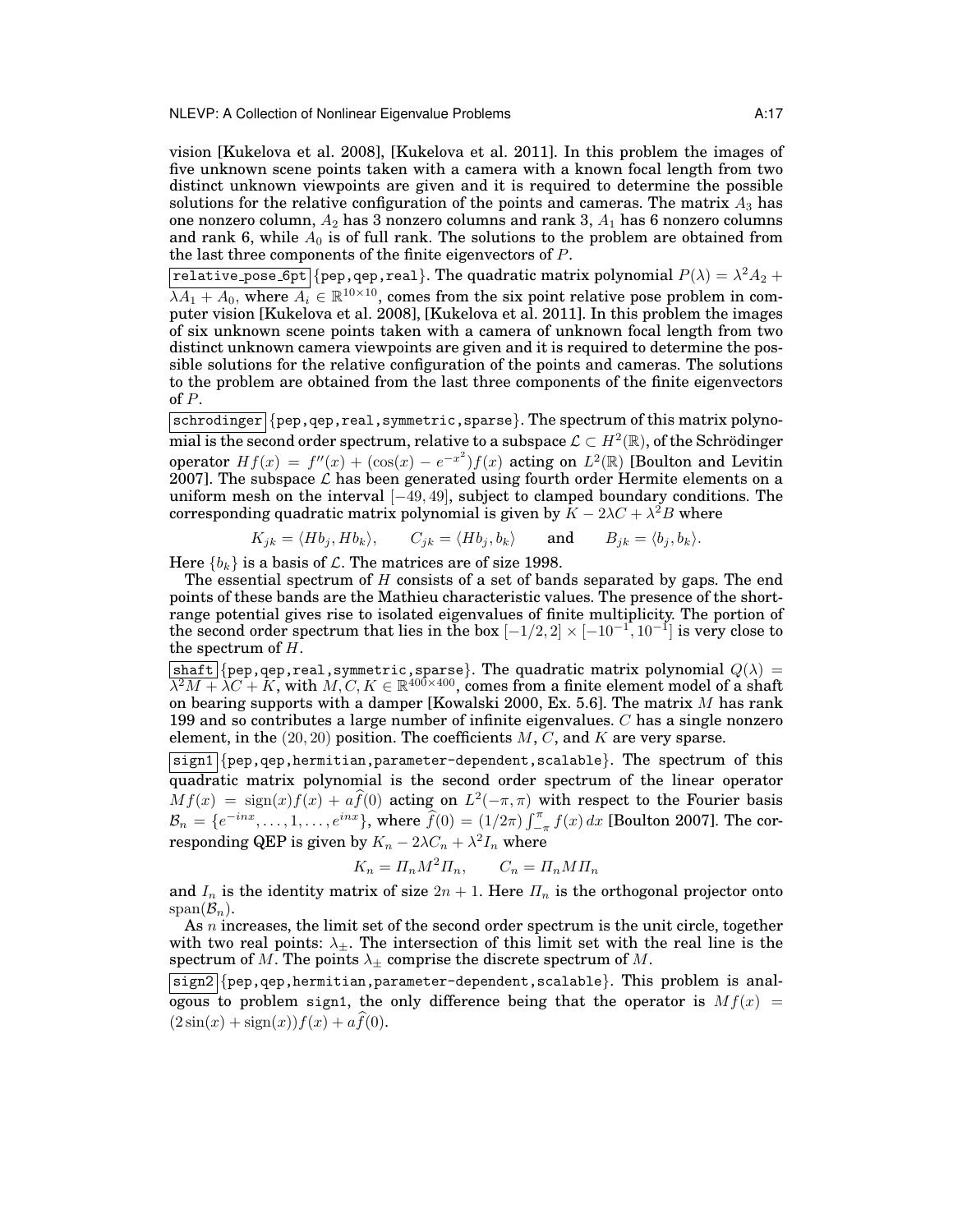Near the real line, the second order spectrum accumulates at  $[-3, -1] \cup [1, 3] \cup {\lambda_{\pm}}$ as *n* increases. The two accumulation points  $\lambda_{\pm} \approx \{-0.7674, 3.5796\}$  are the discrete spectrum of M.

 $|\text{sleeper}| \{\text{pep},\text{qep},\text{real},\text{symmetric},\text{sparse},\text{scalable},\text{proportionally-damped},\text{solution}\}.$ This QEP describes the oscillations of a rail track resting on sleepers [Lancaster and Rózsa 1996]. The QEP has the form

$$
Q(\lambda) = \lambda^2 I + \lambda (I + A^2) + A^2 + A + I,
$$

where A is the circulant matrix with first row  $[-2, 1, 0, \ldots, 0, 1]$ . The eigenvalues of A and corresponding eigenvectors are explicitly given as

$$
\mu_k = -4\sin^2\left(\frac{(k-1)\pi}{n}\right), \quad x_k(j) = \frac{1}{\sqrt{n}}\exp\left(\frac{-2i\pi(j-1)(k-1)}{n}\right), \qquad k = 1: n.
$$

The eigenvalues of  $Q$  can be determined from the scalar equations

$$
\lambda^2 + \lambda (1 + \mu_k^2) + (1 + \mu_k + \mu_k^2) = 0.
$$

Due to the symmetry, manifested in  $\sin(\pi - \theta) = \sin(\theta)$ , there are several multiple eigenvalues.

 $|$ speaker\_box $|$ {pep,qep,real,symmetric}. The quadratic matrix polynomial  $Q(\lambda)$  =  $\lambda^2 M + \lambda C + K$ , with  $M, C, K \in \mathbb{R}^{107 \times 107}$ , is from a finite element model of a speaker box that includes both structural finite elements, representing the box, and fluid elements, representing the air contained in the box [Kowalski 2000, Ex. 5.5]. The matrix coefficients are highly structured and sparse. There is a large variation in the norms:  $||M||_2 = 1, ||C||_2 = 5.7 \times 10^{-2}, ||K||_2 = 1.0 \times 10^7.$ 

|spring|{pep,qep,real,symmetric,proportionally-damped,parameter-dependent, sparse,scalable}. This is a QEP  $Q(\lambda)x = (\lambda^2 M + \lambda C + K)x = 0$  arising from a linearly damped mass-spring system [Tisseur 2000]. The damping constants for the dampers and springs connecting the masses to the ground, and those for the dampers and springs connecting adjacent masses, are parameters. For the default choice of the parameters, the  $n \times n$  matrices K, C, and M are

$$
M = I, \quad C = 10 \, \text{T}, \quad K = 5 \, \text{T}, \quad T = \begin{bmatrix} 3 & -1 & & \\ -1 & \ddots & \ddots & \\ & \ddots & \ddots & -1 \\ & & -1 & 3 \end{bmatrix}
$$

.

 $spring\_dash$  {pep,qep,real,parameter-dependent, sparse, scalable, random}.

Gotts [Gotts 2005] describes a QEP arising from a finite element model of a linear spring in parallel with Maxwell elements (a Maxwell element is a spring in series with a dashpot). The quadratic matrix polynomial is  $Q(\lambda) = \lambda^2 M + \lambda D + K$ , where the mass matrix  $M$  is rank deficient and symmetric, the damping matrix  $D$  is rank deficient and block diagonal, and the stiffness matrix  $K$  is symmetric and has arrowhead structure. This example reflects the structure only, since the matrices themselves are not from a finite element model but randomly generated to have the desired properties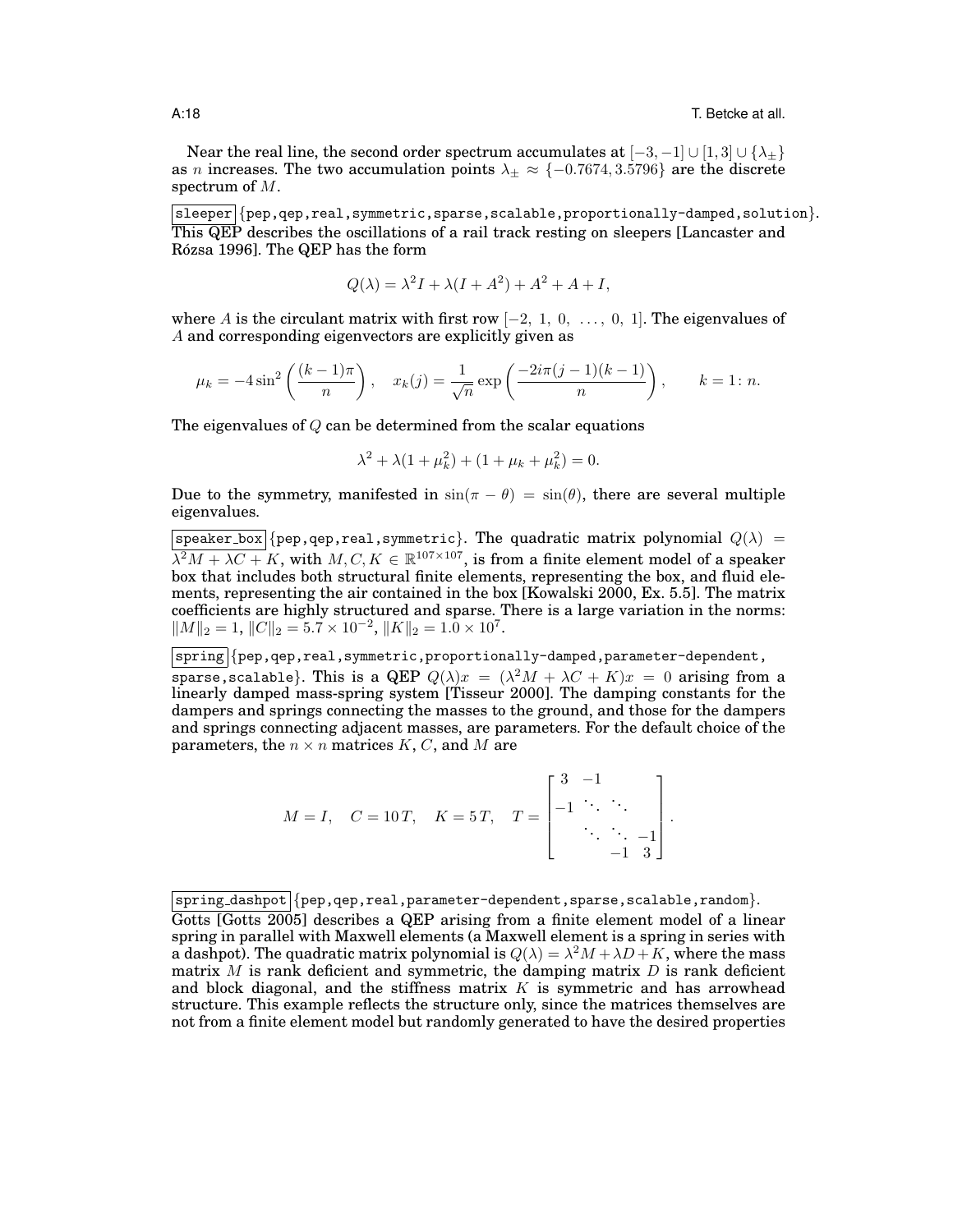of symmetry etc. The matrices have the form

$$
M = \text{diag}(\rho \widetilde{M}_{11}, 0), \qquad D = \text{diag}(0, \eta_1 \widetilde{K}_{11}, \dots, \eta_m \widetilde{K}_{m+1, m+1}),
$$

$$
K = \begin{bmatrix} \alpha_\rho \widetilde{K}_{11} & -\xi_1 \widetilde{K}_{12}, & \dots & -\xi_m \widetilde{K}_{1, m+1} \\ -\xi_1 \widetilde{K}_{12} & e_1 \widetilde{K}_{22} & 0 & 0 \\ \vdots & 0 & \ddots & 0 \\ -\xi_m \widetilde{K}_{1, m+1} & 0 & 0 & e_m \widetilde{K}_{m+1, m+1} \end{bmatrix},
$$

where  $\widetilde{M}_{ij}$  and  $\widetilde{K}_{ij}$  are element mass and stiffness matrices,  $\xi_i$  and  $e_i$  measure the spring stiffnesses, and  $\rho$  is the material density.

surveillance {pep, qep, real, nonsquare, nonregular}. This is a  $21 \times 16$  quadratic matrix polynomial  $Q(\lambda) = \lambda^2 A_2 + \lambda A_1 + A_0$  arising from calibration of a surveillance camera using a human body as a calibration target [Mičušík and Pajdla 2010]. The eigenvalue represents the focal length of the camera. This particular data set is synthetic and corresponds to a  $600 \times 400$  pixel camera.

 $\boxed{\text{time-delay}}$  {nep, real}. This 3 × 3 nonlinear matrix function has the form  $R(\lambda)$  =  $-\lambda I_3 + A_0 + A_1 \exp(-\lambda)$  with

$$
A_0 = \begin{bmatrix} 0 & 1 & 0 \\ 0 & 0 & 1 \\ -a_3 & -a_2 & -a_1 \end{bmatrix}, \qquad A_1 = \begin{bmatrix} 0 & 0 & 0 \\ 0 & 0 & 0 \\ -b_3 & -b_2 & -b_1 \end{bmatrix},
$$

and is the characteristic equation of a time-delay system with a single delay and constant coefficents [Jarlebring 2011], [Jarlebring and Michiels 2010], [Jarlebring and Michiels 2011]. The problem has a double non-semisimple eigenvalue  $\lambda = 3\pi i$ .

 $\overline{wing}$  {pep, qep, real}. This example is a 3  $\times$  3 quadratic matrix polynomial  $Q(\lambda)$  =  $\lambda^2 A_2 + \lambda A_1 + A_0$  from Frazer et al. [1938, Sec. 10.11], with numerical values modified as in Lancaster [1966, Sec. 5.3]. The eigenproblem for  $Q(\lambda)$  arose from the analysis of the oscillations of a wing in an airstream. The matrices are

$$
A_2 = \begin{bmatrix} 17.6 & 1.28 & 2.89 \\ 1.28 & 0.824 & 0.413 \\ 2.89 & 0.413 & 0.725 \end{bmatrix}, \quad A_1 = \begin{bmatrix} 7.66 & 2.45 & 2.1 \\ 0.23 & 1.04 & 0.223 \\ 0.6 & 0.756 & 0.658 \end{bmatrix},
$$

$$
A_0 = \begin{bmatrix} 121 & 18.9 & 15.9 \\ 0 & 2.7 & 0.145 \\ 11.9 & 3.64 & 15.5 \end{bmatrix}.
$$

 $wiresaw1$  {pep, qep, real, t-even, gyroscopic, parameter-dependent, scalable}. This gyroscopic QEP arises in the vibration analysis of a wiresaw [Wei and Kao 2000]. It takes the form  $Q(\lambda)x = (\lambda^2 M + \lambda C + K)x = 0$ , where the  $n \times n$  coefficient matrices are defined by

$$
M = I_n/2, \quad K = \text{diag}_{1 \le j \le n} (j^2 \pi^2 (1 - v^2)/2),
$$

and

$$
C = -C^{T} = (c_{jk}), \text{ with } c_{jk} = \begin{cases} \frac{4jk}{j^{2} - k^{2}}v, & \text{if } j + k \text{ is odd,} \\ 0, & \text{otherwise.} \end{cases}
$$

Here,  $v$  is a real nonnegative parameter corresponding to the speed of the wire. Note that for  $0 < v < 1$ , K is positive definite and the quadratic

$$
G(\lambda) := -Q(-i\lambda) = \lambda^2 M + \lambda(iC) - K
$$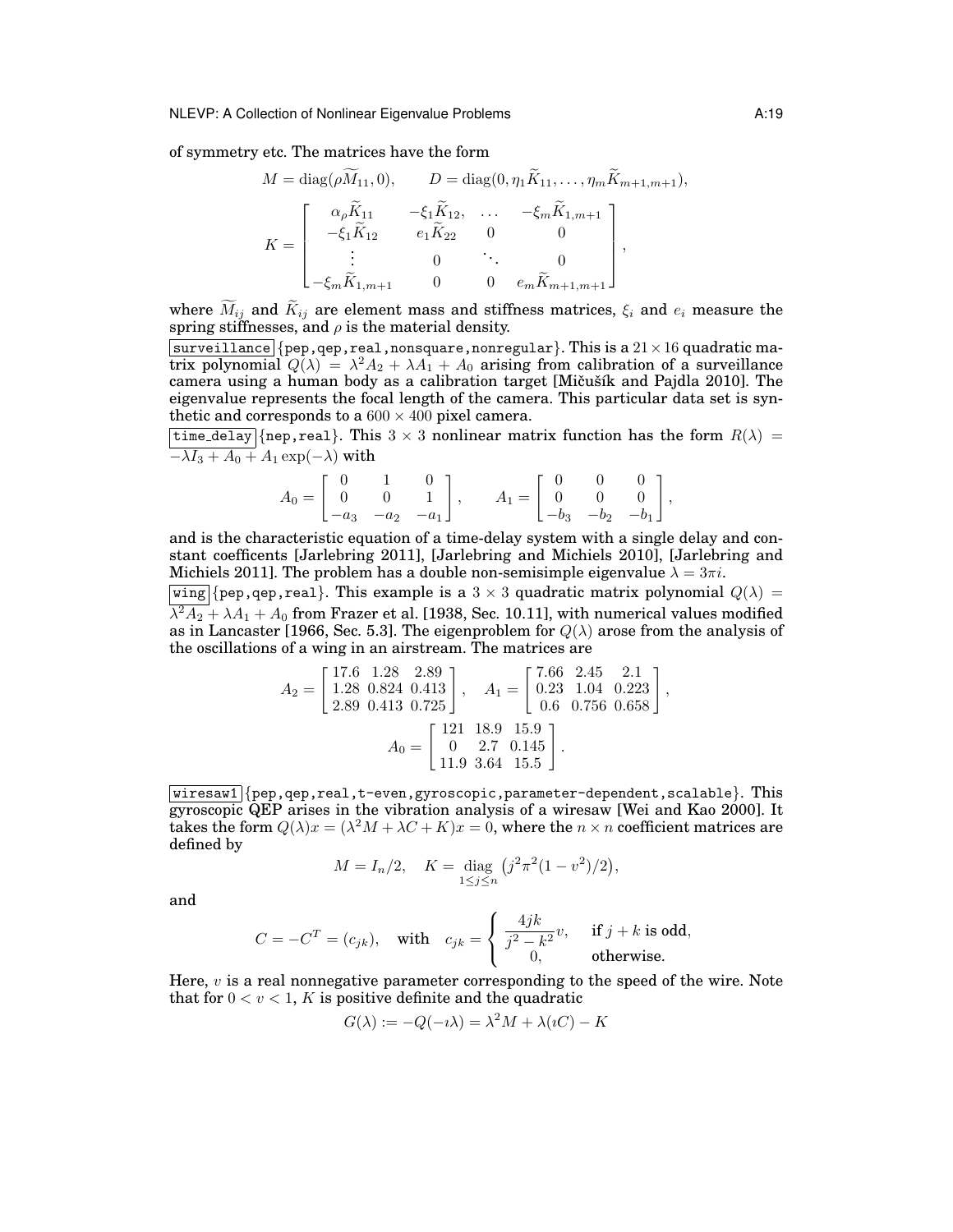is hyperbolic (but not overdamped).

wiresaw2  $\{pep, qep, real, parameter-dependent, scalable\}$ . When the effect of viscous damping is added to the problem in wiresaw1, the corresponding quadratic has the form [Wei and Kao 2000]

$$
\widetilde{Q}(\lambda) = \lambda^2 M + \lambda (C + \eta I) + K + \eta C,
$$

where M, C, and K are the same as in wiresaw1 and the damping parameter  $\eta$  is real and nonnegative.

#### **4. DESIGN OF THE TOOLBOX**

The problems in the NLEVP collection are accessed via a single MATLAB function nlevp, which is modelled on the MATLAB gallery function. This function calls those that actually generate the problems, which reside in a private directory located within the nlevp directory. This approach avoids the problem of name clashes with existing MATLAB functions and also provides an elegant interface to the collection.

All problems have input parameters comprising the problem name followed by (where applicable) the dimension and other parameters, and the coefficient matrices defining the problem (as specified in Section  $\overline{2.1}$ ) are returned in a cell array. To illustrate, the following example sets up the omnicam2 problem, finds its eigenvalues and eigenvectors with polyeig, and then prints the largest modulus of the eigenvalues:

```
>> coeffs = nlevp('omnicam2')
coeffs =[15x15 double] [15x15 double] [15x15 double]
\Rightarrow [X,e] = polyeig(coeffs{:}); max(abs(e))
ans =3.6351e-001
```
The nonlinear function  $F(\lambda)$  in (3) can be evaluated by calling nlevp with eval as its first argument. This is useful for evaluating the residual of an approximate eigenpair, for example:

```
\Rightarrow lam = e(end); x = X(:,end); Fx = nlevp('eval','omnicam2',lam)*x; norm(Fx)
ans =
```

```
5.8137e-032
```
The second output argument from nlevp is a function handle that enables the nonlinear scalar functions  $f_i(\lambda)$  in (3) and their derivatives to be evaluated. This facilitates the use of numerical methods that require derivatives, especially for the nonpolynomial problems, for which obtaining the derivatives can be nontrivial. For example, the following code evaluates  $f_i(0.5)$ ,  $i = 1: 3$ , and the first two derivatives (denoted fp, fpp), for the fiber problem:

```
>> [coeffs,fun] = nlevp('fiber');
\gg [f,fp,fpp] = fun(0.5)
f =1.0000e+000 -5.0000e-001 -7.0746e-001
fp =0 -1.0000e+000 -7.0725e-001
fpp =0 7.0696e-001
```
Problems and their properties are stored in a simple database made from cell arrays. The database is accessed with the nlevp\_query function in the private directory,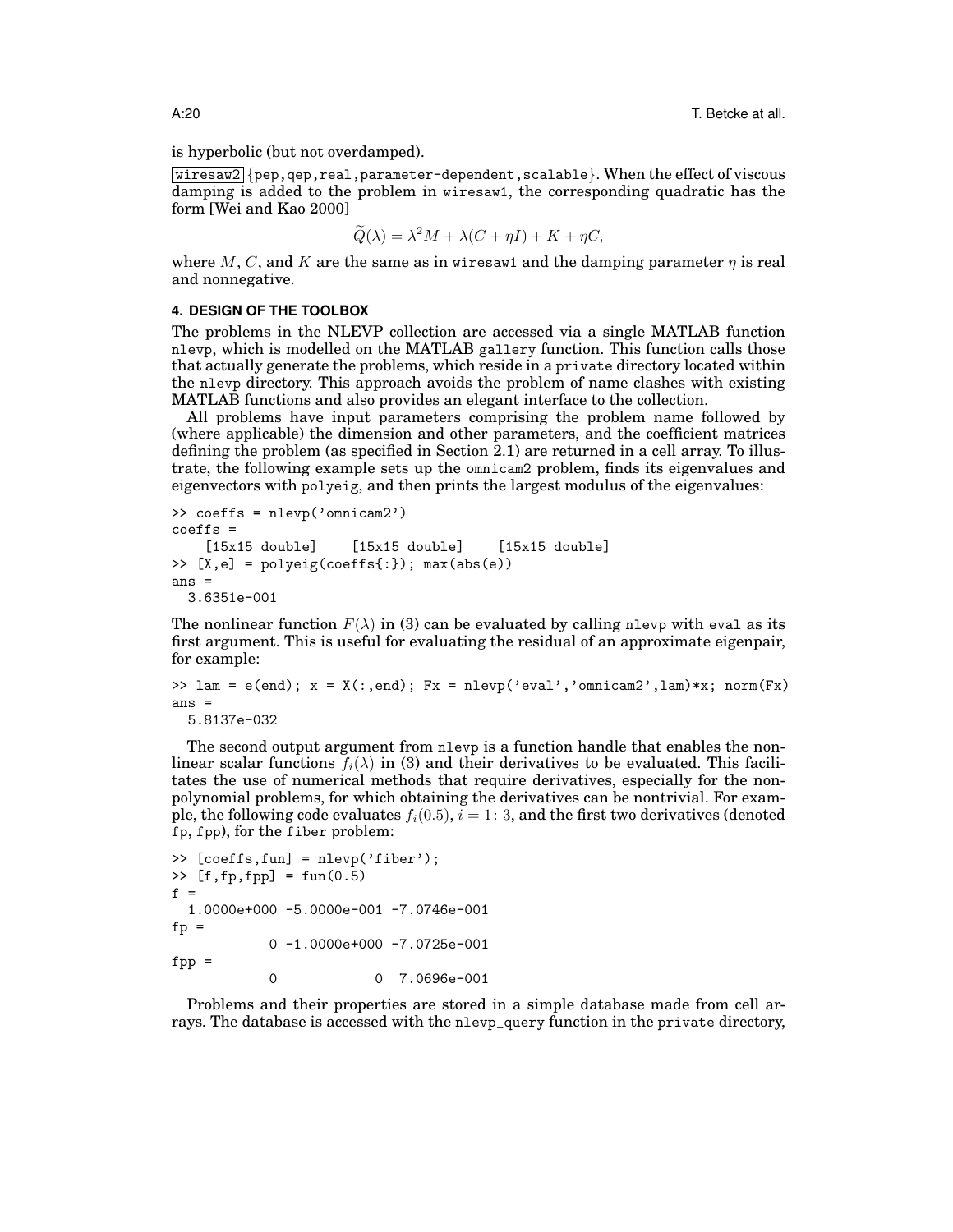NLEVP: A Collection of Nonlinear Eigenvalue Problems **A:21** A:21

which is invoked using the query argument to nlevp. For example, the properties for the butterfly problem are returned in a cell array by the following call (whose syntax illustrates the command/function duality of MATLAB [Higham and Higham 2005, Sec. 7.5]):

```
>> nlevp query butterfly
ans ='pep'
    'real'
    'parameter-dependent'
    'T-even'
    'scalable'
```
A more sophisticated example finds the names of all PEPs of degree 3 or higher:

```
>> pep = nlevp('query','pep'); qep = nlevp('query','qep');
>> pep_cubic_plus = setdiff(pep,qep)
pep_cubic_plus =
    'butterfly'
    'mirror'
    'orr_sommerfeld'
    'planar_waveguide'
    'plasma_drift'
    'relative_pose_5pt'
```
The cell array pep\_cubic\_plus can then easily be used to extract these problems. For example, the first problem in pep\_cubic\_plus can be solved using

 $coeffs = nlevp(pep\_cubic\_plus{1});$   $[X,e] = polyeig(coeffs{:})$ ;

Table V and VI were generated automatically in MATLAB using appropriate nlevp('query',...) calls.

The toolbox function nlevp\_example provides a test that the toolbox is correctly installed. It solves all the PEPs in the collection of dimension less than 500 using MAT-LAB's polyeig and then plots the eigenvalues. It produces Figure 1 and output to the command window that begins as follows:

NLEVP contains 52 problems in total, of which 47 are polynomial eigenvalue problems (PEPs). Run POLYEIG on the PEP problems of dimension at most 500:

| Problem          |   | Dim Max and min magnitude of eigenvalues      |
|------------------|---|-----------------------------------------------|
|                  |   |                                               |
| acoustic_wave_1d |   | 10 3.14e+000, 4.59e-001                       |
| acoustic_wave_2d |   | 30 2.61e+000, 6.83e-001                       |
| bicycle          |   | 2 1.41e+001, 3.23e-001                        |
| bilby            | 5 | Inf, $4.84e-016$                              |
| butterfly        |   | 64 2.01e+000, 3.59e-001                       |
| cd_player        |   | 60 1.87e+006, 2.23e-004                       |
| closed_loop      |   | 2 1.07e+000, 3.31e-001                        |
| concrete         |   | 2472 is a PEP but is too large for this test. |
| $\cdots$         |   |                                               |

The nlevp\_example.m function can be used as a template by the user wishing to test a given solver on subsets of the NLEVP problems.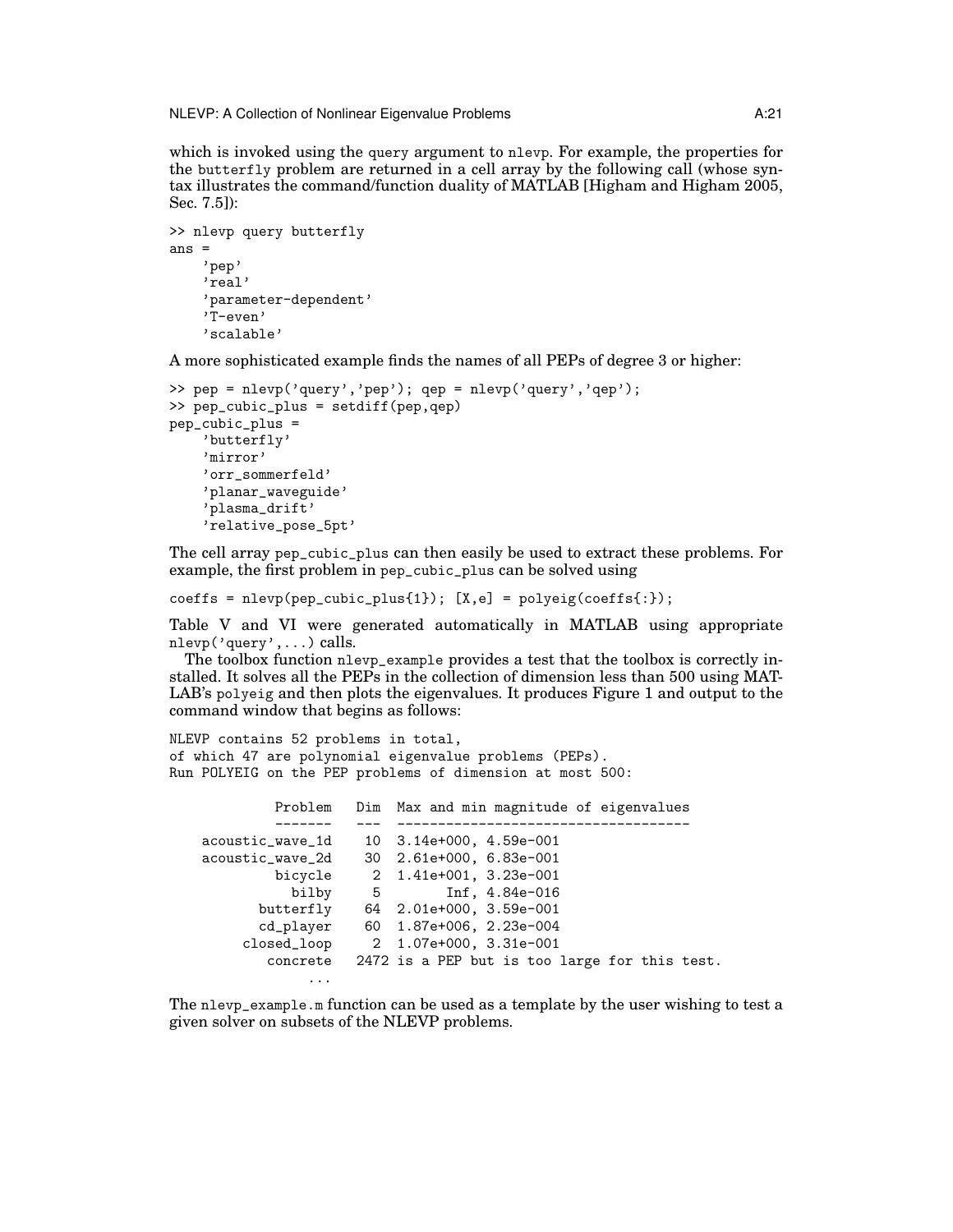

Fig. 1. Eigenvalue plots for PEP problems produced by nlevp example.m.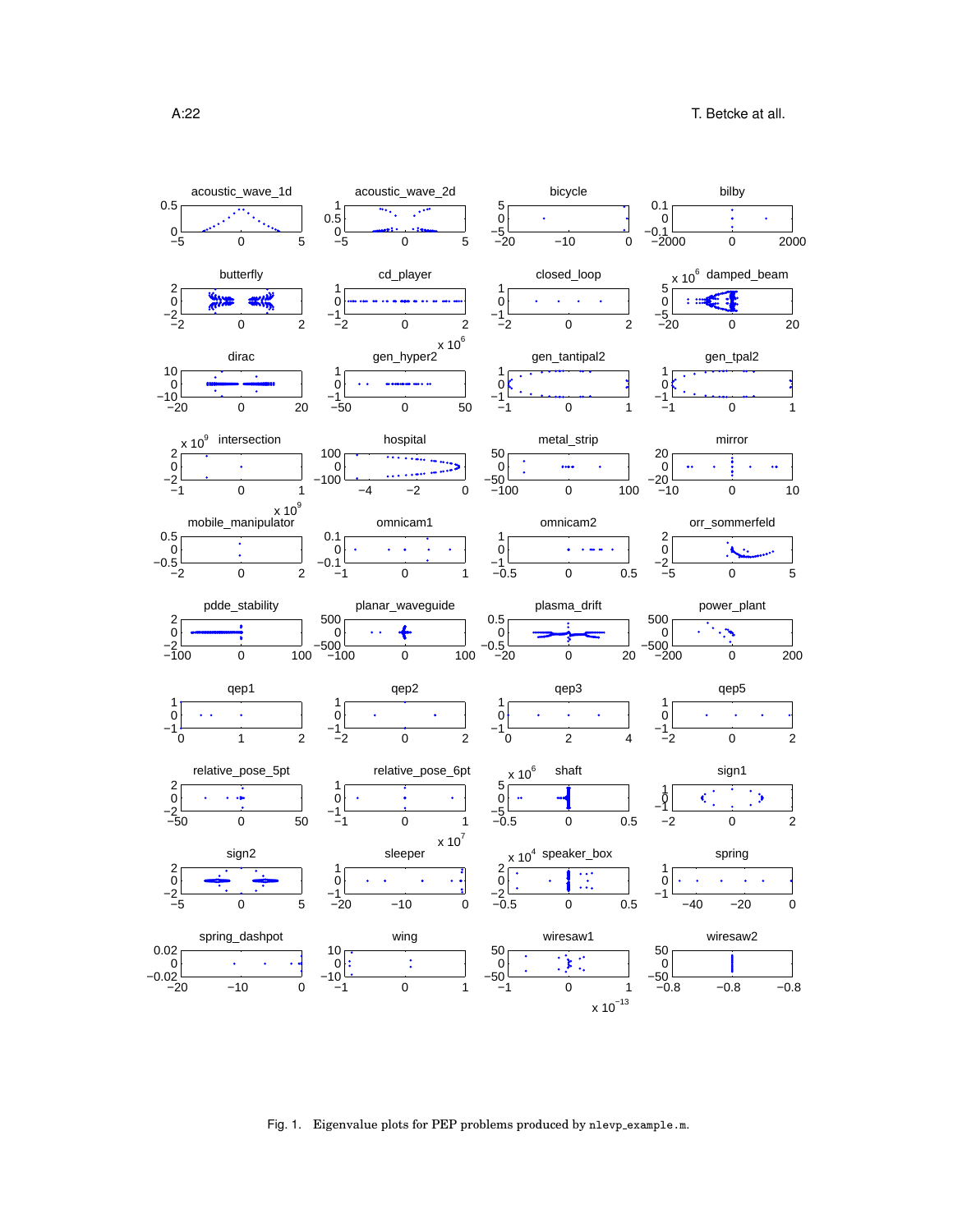NLEVP: A Collection of Nonlinear Eigenvalue Problems **A:23** A:23

The toolbox function nlevp\_test.m automatically tests that the problems in the collection have the claimed properties. It is primarily intended for use by the developers as new problems are added, but it can also be used as a test for correctness of the installation. While many of the tests are straightforward, some are less so. For example, we test for hyperbolicity of a Hermitian matrix polynomial by computing the eigensystem and checking the types of the eigenvalues, using a characterization in [Al-Ammari and Tisseur 2011, Thm. 3.4, P1]. To test for proportional damping we use necessary and sufficient conditions from Lancaster and Zaballa [2009, Thms. 2, 4]. We reproduce part of the output:

```
>> nlevp_test
Testing the NLEVP collection
Testing generation of all problems
Testing T-palindromicity
Testing *-palindromicity
...
Testing proportionally damping
Testing given solutions
NLEVP collection tests completed.
*** Errors: 0
```
#### **5. CONCLUSIONS**

The NLEVP collection demonstrates the tremendous variety of applications of nonlinear eigenvalue problems and provides representative problems for testing in the form of a MATLAB toolbox. Version 1.0 of the toolbox was released in 2008 and the current version is 3.0. The toolbox has already proved useful in our own work and that of others [Asakura et al. 2010], [Betcke 2008], [Betcke and Kressner 2011], [Grammont et al. 2011], [Guo et al. 2009b], [Hammarling et al. 2011], [Jarlebring et al. 2010], [Su and Bai 2011], [Tisseur et al. 2011] and we hope it will find broad use in developing, testing, and comparing new algorithms. By classifying important structural properties of nonlinear eigenvalue problems, and providing examples of these structures, this work should also be useful in guiding theoretical developments.

#### **Acknowledgements**

We are grateful to the following people for contributing to the collection: Maha Al-Ammari, Younes Chahlaoui, and Christopher Munro (The University of Manchester), Zhaojun Bai (University of California, Davis), Lyonell Boulton (Heriot-Watt University), Marlis Hochbruck and Dominik Löchel (Karlsruhe Institute of Technology), Tsung-Ming Huang (National Taiwan Normal University), Xin Huang and Yangfeng Su (Fudan University), Zuzana Kukelova (Czech Technical University), Y. F. Li (City University of Hong Kong), Branislav Mičušík (Austrian Institute of Technology), Valeria Simoncini (University of Bologna), David Stowell (Brigham Young University-Idaho), Nils Wagner (University of Stuttgart), Beiwei Zhang (Nanjing University of Finance and Economics).

#### **REFERENCES**

- AL-AMMARI, M. 2011. Analysis of structured polynomial eigenvalue problems. Ph.D. thesis, The University of Manchester, Manchester, UK. MIMS EPrint 2011.89, Manchester Institute for Mathematical Sciences, The University of Manchester, UK.
- AL-AMMARI, M. AND TISSEUR, F. 2011. Hermitian matrix polynomials with real eigenvalues of definite type. Part I: Classification. *Linear Algebra Appl.*. In press, corrected proof. DOI:10.1016/j.laa.2010.04.007.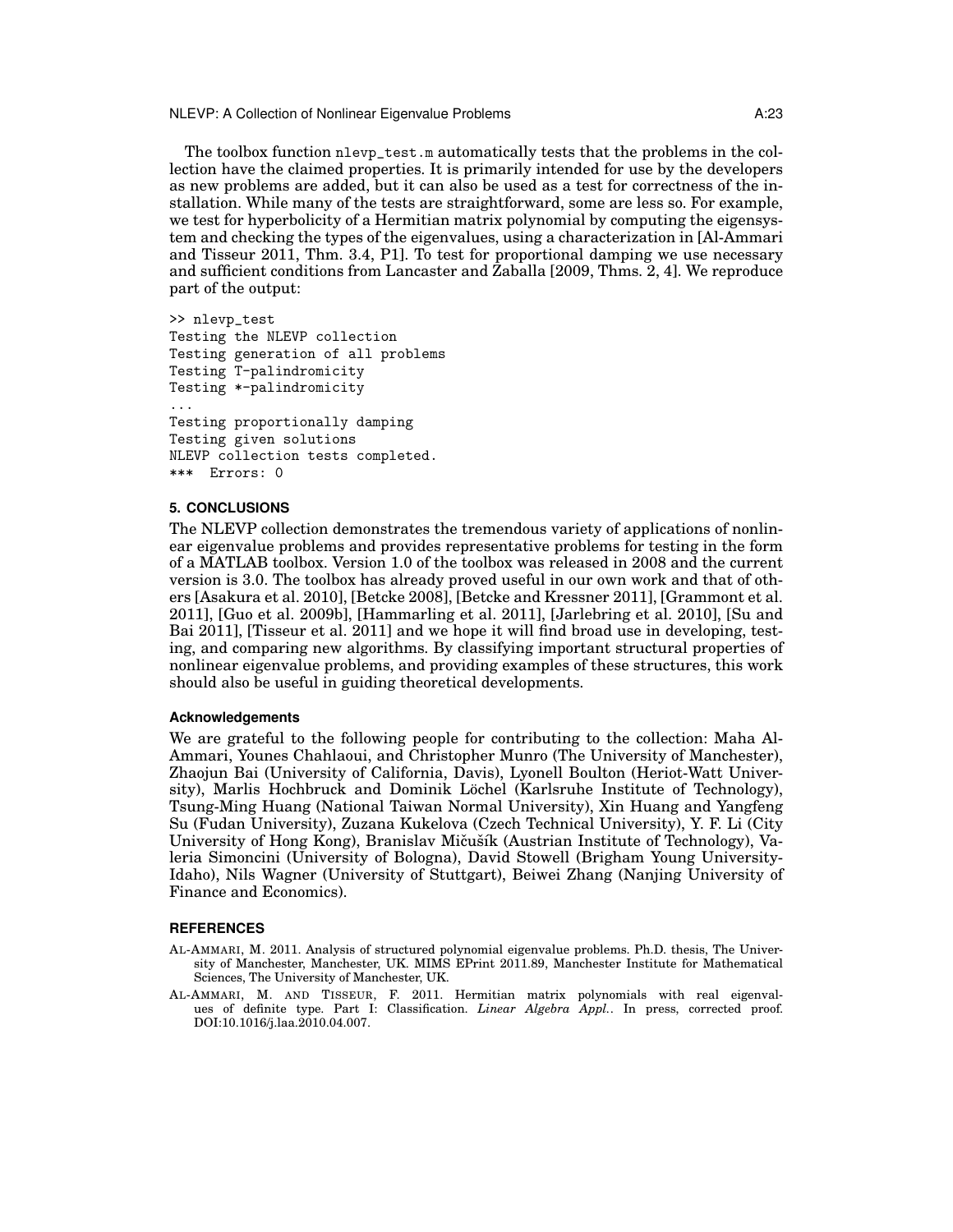- ASAKURA, J., SAKURAI, T., TADANO, H., IKEGAMI, T., AND KIMURA, K. 2010. A numerical method for polynomial eigenvalue problems using contour integral. *Japan J. Ind. Appl. Math. 27,* 1, 73–90.
- BAI, Z., DAY, D., DEMMEL, J., AND DONGARRA, J. 1997. A test matrix collection for non-Hermitian eigenvalue problems (release 1.0). Technical Report CS-97-355, Department of Computer Science, University of Tennessee, Knoxville, TN, USA. Mar. LAPACK Working Note 123.
- BEAN, N. G., BRIGHT, L., LATOUCHE, G., PEARCE, C. E. M., POLLETT, P. K., AND TAYLOR, P. G. 1997. The quasi-stationary behavior of quasi-birth-and-death processes. *The Annals of Applied Probability 7,* 1, 134–155.
- BELLEN, A., GUGLIELMI, N., AND RUEHLI, A. E. 1999. Methods for linear systems of circuit delaydifferential equations of neutral type. *IEEE Trans. Circuits and Systems—I: Fundamental Theory and Applications 46,* 1, 212–216.
- BETCKE, T. 2008. Optimal scaling of generalized and polynomial eigenvalue problems. *SIAM J. Matrix Anal. Appl. 30,* 4, 1320–1338.
- BETCKE, T., HIGHAM, N. J., MEHRMANN, V., SCHRÖDER, C., AND TISSEUR, F. 2011. NLEVP: A collection of nonlinear eigenvalue problems. Users' guide. MIMS EPrint 2011.117, Manchester Institute for Mathematical Sciences, The University of Manchester, UK. Dec.
- BETCKE, T. AND KRESSNER, D. 2011. Perturbation, extraction and refinement of invariant pairs for matrix polynomials. *Linear Algebra Appl. 435*, 514–536.
- BONGARTZ, I., CONN, A. R., GOULD, N., AND TOINT, P. L. 1995. CUTE: Constrained and unconstrained testing environment. *ACM Trans. Math. Software 21,* 1, 123–160.
- BOULTON, L. 2007. Non-variational approximation of discrete eigenvalues of self-adjoint operators. *IMA J. Numer. Anal. 27,* 1, 102–121.
- BOULTON, L. AND BOUSSAID, N. 2010. Non-variational computation of the eigenstates of Dirac operators with radially symmetric potentials. *LMS J. Comput. Math. 13*, 10–32.
- BOULTON, L. AND LEVITIN, M. 2007. On approximation of the eigenvalues of perturbed periodic Schrödinger operators. J. Phys. A: Math. Theor. 40, 9319-9329.
- BRIDGES, T. J. AND MORRIS, P. J. 1984. Differential eigenvalue problems in which the parameter appears nonlinearly. *J. Comput. Phys. 55*, 437–460.
- BUNSE-GERSTNER, A., BYERS, R., MEHRMANN, V., AND NICHOLS, N. K. 1999. Feedback design for regularizing descriptor systems. *Linear Algebra Appl. 299*, 119–151.
- BYERS, R., HE, C., AND MEHRMANN, V. 1998. Where is the nearest non-regular pencil? *Linear Algebra Appl. 285*, 81–105.
- BYERS, R., MEHRMANN, V., AND XU, H. 2008. Trimmed linearizations for structured matrix polynomials. *Linear Algebra Appl. 429*, 2373–2400.
- CHAHLAOUI, Y. AND VAN DOOREN, P. M. 2002. A collection of benchmark examples for model reduction of linear time invariant dynamical systems. MIMS EPrint 2008.22, Manchester Institute for Mathematical Sciences, The University of Manchester, UK.
- CHAHLAOUI, Y. AND VAN DOOREN, P. M. 2005. Benchmark examples for model reduction of linear timeinvariant dynamical systems. In *Dimension Reduction of Large-Scale Systems*, P. Benner, V. Mehrmann, and D. C. Sorensen, Eds. Lecture Notes in Computational Science and Engineering Series, vol. 45. Springer-Verlag, Berlin, 380–392.
- CHAITIN-CHATELIN, F. AND VAN GIJZEN, M. B. 2006. Analysis of parameterized quadratic eigenvalue problems in computational acoustics with homotopic deviation theory. *Numer. Linear Algebra Appl. 13*, 487–512.
- CHILWELL, J. AND HODGKINSON, I. 1984. Thin-films field-transfer matrix theory of planar multilayer waveguides and reflection from prism-loaded waveguides. *J. Opt. Soc. Amer. A 1,* 7, 742–753.
- CHU, E. K.-W., HWANG, T.-M., LIN, W.-W., AND WU, C.-T. 2008. Vibration of fast trains, palindromic eigenvalue problems and structure-preserving doubling algorithms. *J. Comput. Appl. Math. 219,* 1, 237– 252.
- DAVIS, T. A. University of Florida sparse matrix collection. http://www.cise.ufl.edu/research/sparse/ matrices/.
- DAVIS, T. A. AND HU, Y. 2011. The University of Florida sparse matrix collection. *ACM Trans. Math. Software 38,* 1, 1:1–1:25.
- DEDIEU, J.-P. AND TISSEUR, F. 2003. Perturbation theory for homogeneous polynomial eigenvalue problems. *Linear Algebra Appl. 358*, 71–94.
- DENNIS, JR., J. E., TRAUB, J. F., AND WEBER, R. P. 1976. The algebraic theory of matrix polynomials. *SIAM J. Numer. Anal. 13,* 6, 831–845.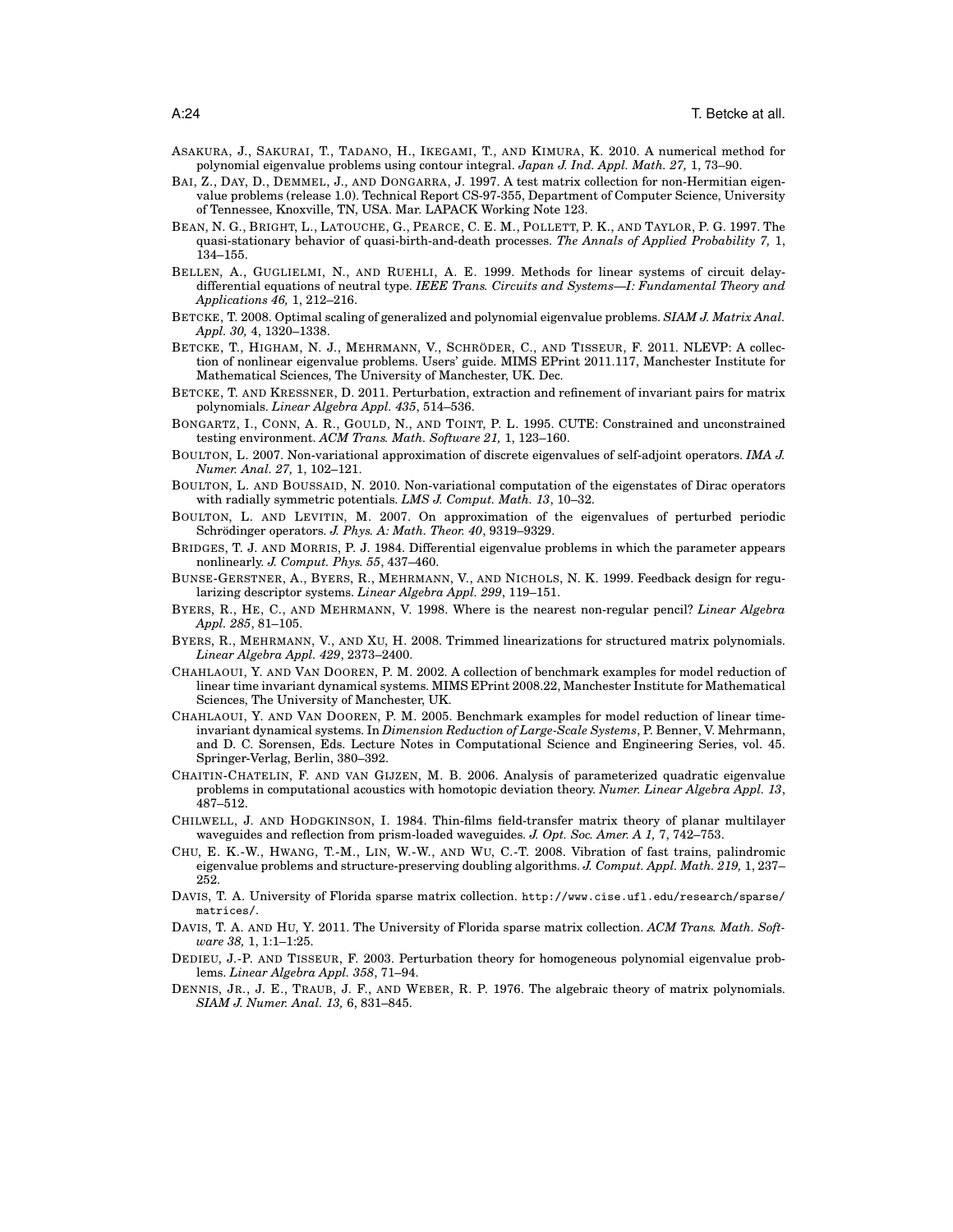- DONOHO, D. L., MALEKI, A., RAHMAN, M. S. I. U., AND STODDEN, V. 2009. Reproducible research in computational harmonic analysis. *Computing in Science and Engineering 11,* 1, 8–18.
- DRAIJER, W., STEINBUCH, M., AND BOSGRA, O. H. 1992. Adaptive control of the radial servo system of a compact disc player. *Automatica 28,* 3, 455–462.
- DUFF, I. S., GRIMES, R. G., AND LEWIS, J. G. 1989. Sparse matrix test problems. *ACM Trans. Math. Software 15,* 1, 1–14.
- DUFFIN, R. J. 1960. The Rayleigh-Ritz method for dissipative or gyroscopic systems. *Q. Appl. Math. 18*, 215–221.
- FASSBENDER, H., MACKEY, N., MACKEY, D. S., AND SCHRÖDER, C. 2008. Structured polynomial eigenproblems related to time-delay systems. *Electron. Trans. Numer. Anal. 31*, 306–330.
- FERIANI, A., PEROTTI, F., AND SIMONCINI, V. 2000. Iterative system solvers for the frequency analysis of linear mechanical systems. *Computer Methods Appl. Mech. Engrg. 190*, 1719–1739.
- FRAZER, R. A., DUNCAN, W. J., AND COLLAR, A. R. 1938. *Elementary Matrices and Some Applications to Dynamics and Differential Equations*. Cambridge University Press. 1963 printing.
- GANTMACHER, F. R. 1959. *The Theory of Matrices*. Vol. one. Chelsea, New York.
- GNU Octave. GNU Octave. http://www.octave.org.
- GOHBERG, I., LANCASTER, P., AND RODMAN, L. 2009. *Matrix Polynomials*. Society for Industrial and Applied Mathematics, Philadelphia, PA, USA. Unabridged republication of book first published by Academic Press in 1982.
- GOTTS, A. 2005. Report regarding model reduction, model compaction research project. Manuscript, University of Nottingham.
- GOULD, N. I. M., ORBAN, D., AND TOINT, P. L. 2003. CUTEr and SifDec: A constrained and unconstrained testing environment, revisited. *ACM Trans. Math. Software 29,* 4, 373–394.
- GRAMMONT, L., HIGHAM, N. J., AND TISSEUR, F. 2011. A framework for analyzing nonlinear eigenproblems and parametrized linear systems. *Linear Algebra Appl. 435,* 3, 623–640.
- GUO, C.-H., HIGHAM, N. J., AND TISSEUR, F. 2009a. Detecting and solving hyperbolic quadratic eigenvalue problems. *SIAM J. Matrix Anal. Appl. 30,* 4, 1593–1613.
- GUO, C.-H., HIGHAM, N. J., AND TISSEUR, F. 2009b. An improved arc algorithm for detecting definite Hermitian pairs. *SIAM J. Matrix Anal. Appl. 31,* 3, 1131–1151.
- GUO, C.-H. AND LIN, W.-W. 2010. Solving a structured quadratic eigenvalue problem by a structurepreserving doubling algorithm. *SIAM J. Matrix Anal. Appl. 31,* 5, 2784–2801.
- HADELER, K. P. 1967. Mehrparametrige und nichtlineare Eigenwertaufgaben. *Arch. Rational Mech. Anal. 27,* 4, 306–328.
- HAMMARLING, S., MUNRO, C. J., AND TISSEUR, F. 2011. An algorithm for the complete solution of quadratic eigenvalue problems. MIMS EPrint 2011.86, Manchester Institute for Mathematical Sciences, The University of Manchester, UK. Oct.
- HARARI, I., GROSH, K., HUGHES, T. J. R., MALHOTRA, M., PINSKY, P. M., STEWARD, J. R., AND THOMP-SON, L. L. 1996. Recent developments in finite element methods for structural acoustics. *Archiv. Comput. Methods Eng. 3,* 2-3, 131–309.
- HIGHAM, D. J. AND HIGHAM, N. J. 2005. *MATLAB Guide* Second Ed. Society for Industrial and Applied Mathematics, Philadelphia, PA, USA.
- HIGHAM, N. J. 1991. Algorithm 694: A collection of test matrices in MATLAB. *ACM Trans. Math. Software 17,* 3, 289–305.
- HIGHAM, N. J. 2008. *Functions of Matrices: Theory and Computation*. Society for Industrial and Applied Mathematics, Philadelphia, PA, USA.
- HIGHAM, N. J. AND KIM, H.-M. 2000. Numerical analysis of a quadratic matrix equation. *IMA J. Numer. Anal. 20,* 4, 499–519.
- HIGHAM, N. J., MACKEY, D. S., AND TISSEUR, F. 2009. Definite matrix polynomials and their linearization by definite pencils. *SIAM J. Matrix Anal. Appl. 31,* 2, 478–502.
- HIGHAM, N. J., MACKEY, D. S., TISSEUR, F., AND GARVEY, S. D. 2008. Scaling, sensitivity and stability in the numerical solution of quadratic eigenvalue problems. *Internat. J. Numer. Methods Eng. 73,* 3, 344–360.
- HIGHAM, N. J. AND TISSEUR, F. 2002. More on pseudospectra for polynomial eigenvalue problems and applications in control theory. *Linear Algebra Appl. 351–352*, 435–453.
- HILLIGES, A. 2004. Numerische Lösung von quadratischen Eigenwertproblemen mit Anwendung in der Schienendynamik. Diplomarbeit, TU Berlin.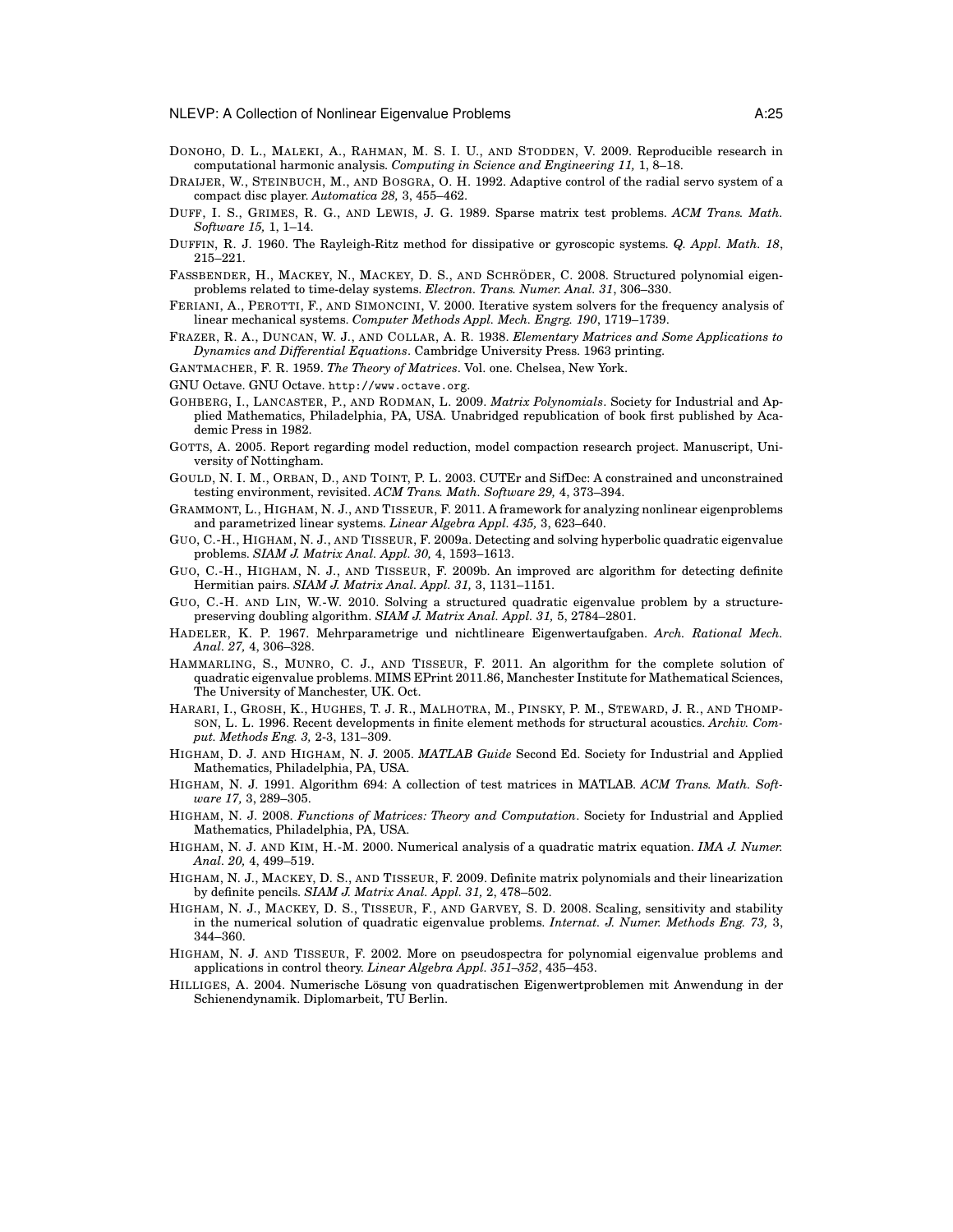- HILLIGES, A., MEHL, C., AND MEHRMANN, V. 2004. On the solution of palindromic eigenvalue problems. In *Proceedings of the European Congress on Computational Methods in Applied Sciences and Engineering (ECCOMAS 2004), Jyväskylä, Finland*, P. Neittaanmäki, T. Rossi, S. Korotov, E. Oñate, J. Périaux, and D. Knörzer, Eds. http://www.mit.jyu.fi/eccomas2004/proceedings/proceed.html.
- HUANG, T.-M., LIN, W.-W., AND QIAN, J. 2008. Structure-preserving algorithms for palindromic quadratic eigenvalue problems arising from vibration of fast trains. *SIAM J. Matrix Anal. Appl. 30,* 4, 1566–1592.
- HUANG, X., BAI, Z., AND SU, Y. 2010. Nonlinear rank-one modification of the symmetric eigenvalue problem. *J. Comput. Math. 28,* 2, 218–234.
- IPSEN, I. C. F. 2004. Accurate eigenvalues for fast trains. *SIAM News 37,* 9, 1–2.
- ITOH, T. 1973. Damped vibration mode superposition method for dynamic response analysis. *Earthquake Engrg. Struct. Dyn. 2*, 47–57.
- JARLEBRING, E. 2008. The spectrum of delay-differential equations: Numerical methods, stability and perturbation. Ph.D. thesis, TU Braunschweig, Institut Computational Mathematics, Carl-Friedrich-Gauß-Fakultät, 38023 Braunschweig, Germany.
- JARLEBRING, E. 2011. Convergence factors of Newton methods for nonlinear eigenvalue problems. *Linear Algebra Appl.*. In press, corrected proof. DOI:10.1016/j.laa.2010.08.045.
- JARLEBRING, E. AND MICHIELS, W. 2010. Invariance properties in the root sensitivity of time-delay systems with double imaginary roots. *Automatica 46*, 1112–1115.
- JARLEBRING, E. AND MICHIELS, W. 2011. Analyzing the convergence factor of residual inverse iteration. *BIT 51,* 4, 937–957.
- JARLEBRING, E., MICHIELS, W., AND MEERBERGEN, K. 2010. A linear eigenvalue algorithm for the nonlinear eigenvalue problem. Report TW580, Katholieke Universiteit Leuven, Heverlee, Belgium. Oct.
- KAUFMAN, L. 2006. Eigenvalue problems in fiber optic design. *SIAM J. Matrix Anal. Appl. 28,* 1, 105–117.
- KOWALSKI, T. R. 2000. Extracting a few eigenpairs of symmetric indefinite matrix pencils. Ph.D. thesis, Department of Mathematics, University of Kentucky, Lexington, KY 40506, USA.
- KUBLANOVSKAYA, V. N. 1999. Methods and algorithms of solving spectral problems for polynomial and rational matrices. *Journal of Mathematical Sciences 96,* 3, 3085–3287.
- KUKELOVA, Z., BUJNAK, M., AND PAJDLA, T. 2008. Polynomial eigenvalue solutions to the 5-pt and 6 pt relative pose problems. In *BMVC 2008: Proceedings of the 19th British Machine Vision Conference*, M. Everingham, C. Needham, and R. Fraile, Eds. Vol. 1. 565–574.
- KUKELOVA, Z., BUJNAK, M., AND PAJDLA, T. 2011. Polynomial eigenvalue solutions to minimal problems in computer vision. *IEEE Trans. Pattern Analysis and Machine Intelligence 33,* 12.
- LANCASTER, P. 1966. *Lambda-Matrices and Vibrating Systems*. Pergamon Press, Oxford. Reprinted by Dover, New York, 2002.
- LANCASTER, P. AND RÓZSA. 1996. The spectrum and stability of a vibrating rail supported by sleepers. *Computers Math. Applic. 31,* 4/5, 201–213.
- LANCASTER, P. AND ZABALLA, I. 2009. Diagonalizable quadratic eigenvalue problems. *Mechanical Systems and Signal Processing 23,* 4, 1134–1144.
- LEVEQUE, R. J. 2009. Python tools for reproducible research on hyperbolic problems. *Computing in Science and Engineering 11,* 1, 19–27.
- LIAO, B.-S. 2007. Subspace projection methods for model order reduction and nonlinear eigenvalue computation. Ph.D. thesis, Department of Mathematics, University of California at Davis.
- MACKEY, D. S., MACKEY, N., MEHL, C., AND MEHRMANN, V. 2006. Structured polynomial eigenvalue problems: Good vibrations from good linearizations. *SIAM J. Matrix Anal. Appl. 28,* 4, 1029–1051.
- MANOCHA, D. 1994. Solving systems of polynomial equations. *IEEE Computer Graphics and Applications 14,* 2, 46–55.
- MARKUS, A. S. 1988. *Introduction to the Spectral Theory of Polynomial Operator Pencils*. American Mathematical Society, Providence, RI, USA.
- Matrix Market. Matrix Market. http://math.nist.gov/MatrixMarket/.
- MEHRMANN, V. AND VOSS, H. 2004. Nonlinear eigenvalue problems: A challenge for modern eigenvalue methods. *GAMM-Mitteilungen (GAMM-Reports) 27*, 121–152.
- MEHRMANN, V. AND WATKINS, D. 2002. Polynomial eigenvalue problems with Hamiltonian structure. *Electron. Trans. Numer. Anal. 13*, 106–118.
- MEIJAARD, J. P., PAPADOPOULOS, J. M., RUINA, A., AND SCHWAB, A. L. 2007. Linearized dynamics equations for the balance and steer of a bicycle: A benchmark and review. *Proc. Roy. Soc. London Ser. A 463,* 2084, 1955–1982.
- MESIROV, J. P. 2010. Accessible reproducible research. *Science 327*, 415–416.